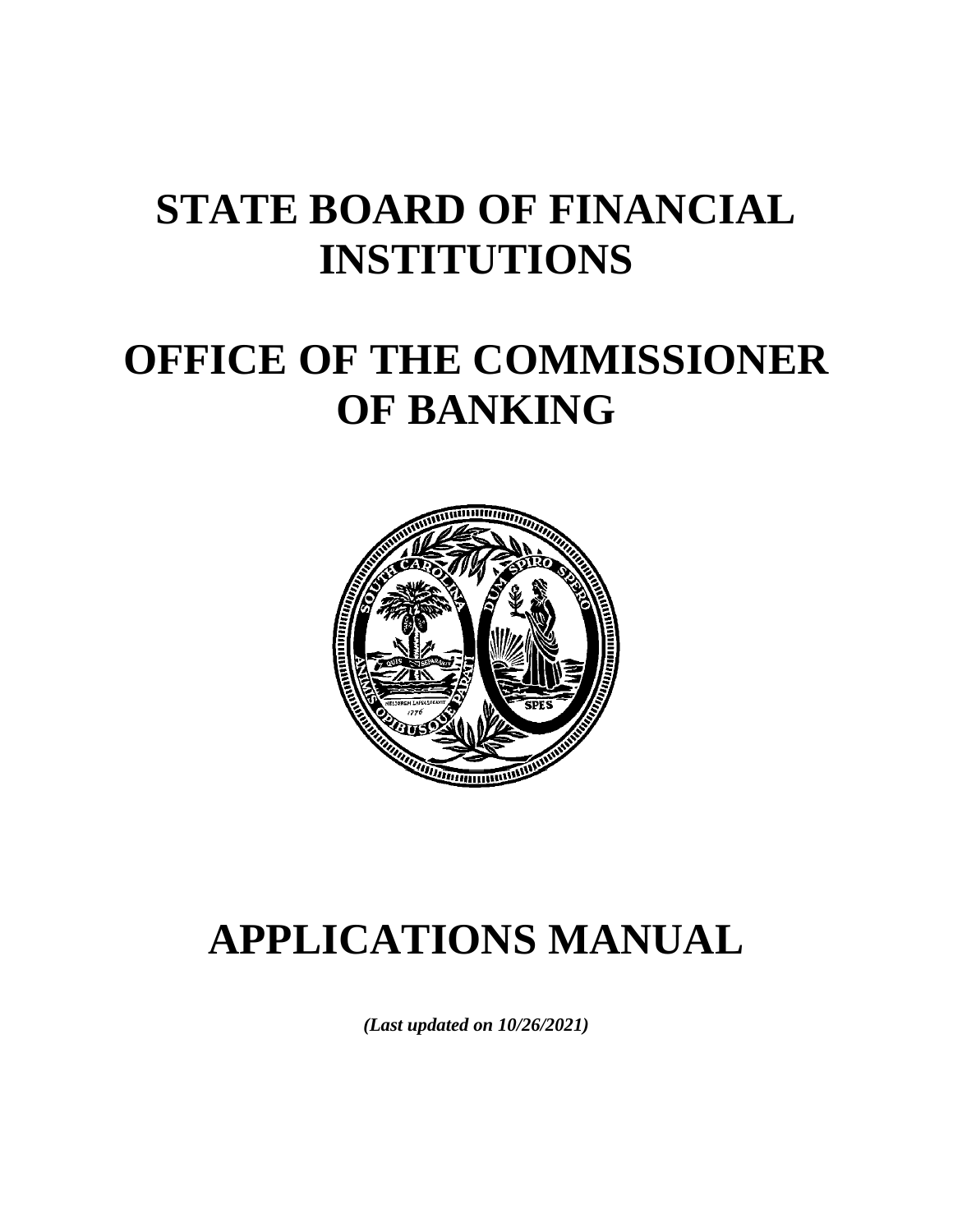#### Preface

This Manual catalogues all of the statutes, regulations, operational instructions, policies and procedures relevant to various corporate transactions involving South Carolina depository institutions. It is intended to assist in identification of and compliance with responsibilities for gaining necessary approvals and providing required notifications.

The processes described in this Manual are under continuous review and, when appropriate, are modified to reflect current standards.

If you have any questions about corporate transactions that have not been specifically addressed in this Manual, please consult with your institution's Review Examiner or the Office of the Commissioner of Banking.

Suggestions for Manual topics are appreciated and may be submitted to the Office of the Commissioner of Banking.

*No part of this Manual may be reproduced or processed electronically, duplicated or distributed in any form without the prior written permission of the Office of the Commissioner of Banking. This Manual is not intended to provide official legal interpretations and does not create any rights or obligations of third parties.*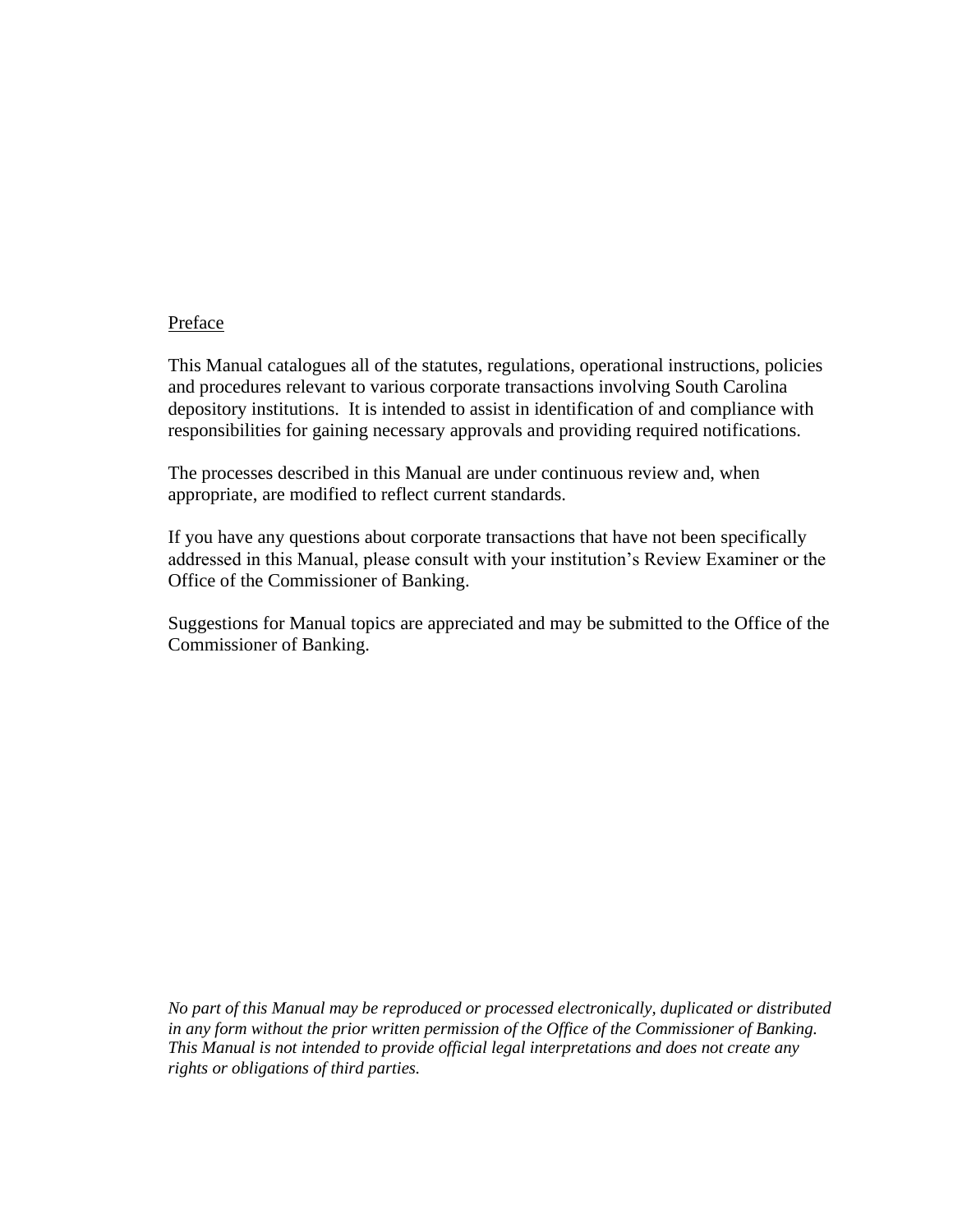## **Contents**

## **AUTHORITY TO CONDUCT BUSINESS**

| TRUST POWERS FOR OUT-OF-STATE NON-DEPOSITORY TRUST COMPANY 7 |  |
|--------------------------------------------------------------|--|

## **LOCATIONS**

| OUT OF STATE CREDIT UNION DOING BUSINESS IN SOUTH CAROLINA 18 |  |
|---------------------------------------------------------------|--|
|                                                               |  |

## **CORPORATE STRUCTURE**

## **CAPITAL**

## **MISCELLANEOUS**

## **ADDENDUM APPLICATION FEES**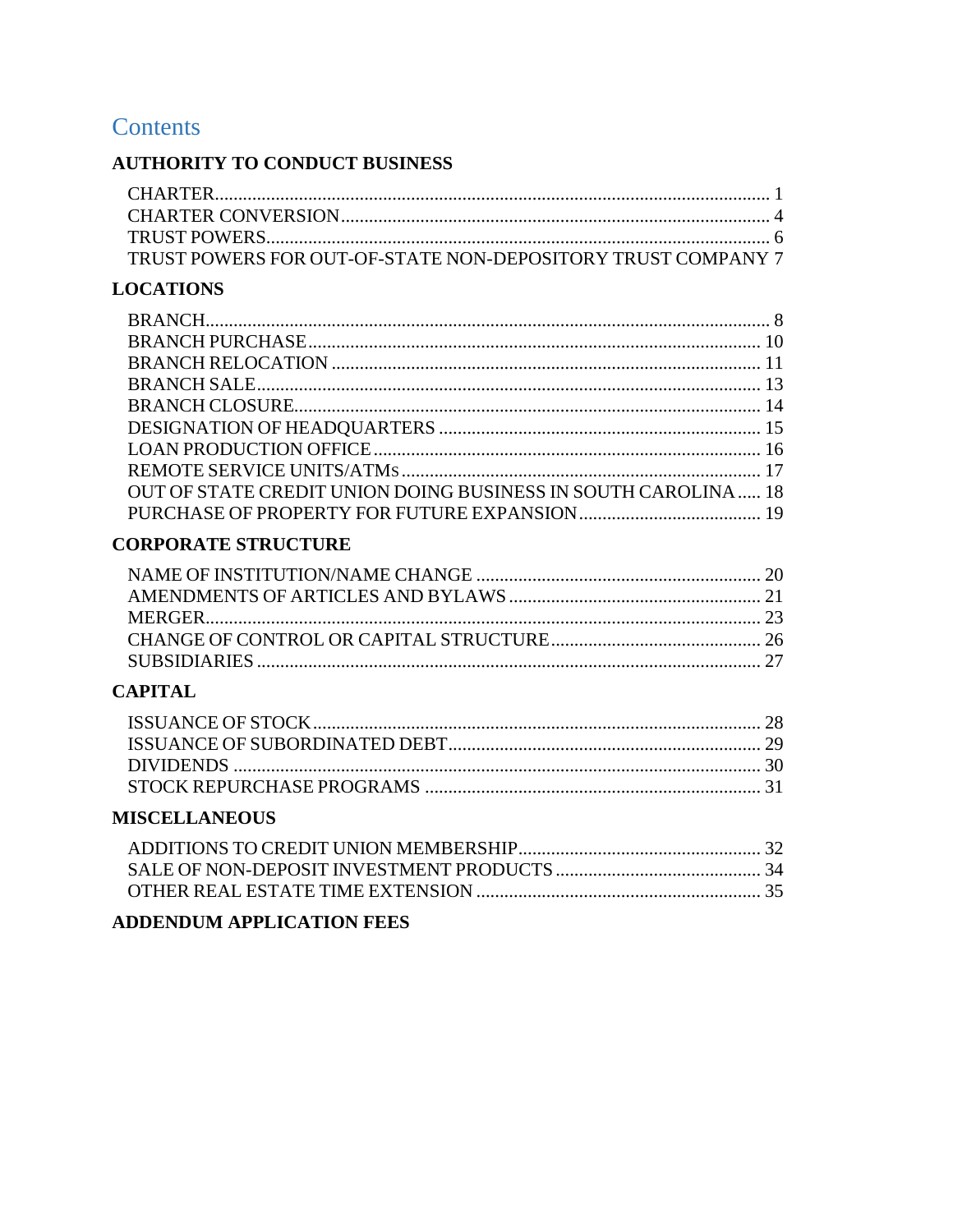## **CHARTER**

## <span id="page-3-1"></span><span id="page-3-0"></span>**APPLICABLE LAW**

#### Banks

Section 34-1-150. Requirements for applicant seeking permission to organize a bank.

#### Credit Unions

Section 34-26-300. Application for credit union charter of incorporation; articles of incorporation and bylaws.

Section 34-26-310. Consideration of application; time period for approval or denial; factors considered.

#### Savings Associations

Section 34-1-150. Requirements for applicant seeking permission to organize a bank. Section 34-28-100. Application for authority to incorporate; action by Board on application. Section 34-28-110. Name of an association.

#### Savings Banks

Section 34-1-150. Requirements for applicant seeking permission to organize a bank.

Section 34-30-70. Organization and establishment; application, fee; contents of application.

Section 34-30-90. Board examination of application.

Section 34-30-100. Mutual state savings banks, stock state savings banks; approval of application; minimum pledges, adjustment, considerations.

Section 34-30-110. Incomplete applications; time for approval or rejection of completed applications. Section 34-30-120. Approval or disapproval of application; order; filing of articles; corporate existence; certificate of authorization, commencement of business; limitation on ownership or control.

## Trust Companies

Section 34-21-10. Written approval from State Board of Bank Control is required to conduct trust business.

**NOTE:** The State Board of Financial Institutions will not issue a charter unless, after making investigation, it reaches favorable findings with respect to each of the following factors:

- a. Adequacy of capital structure;
- b. Future earnings prospects;
- c. General character of proposed management and the proposed Board of Directors;
- d. Service of the public interest;
- e. Receipt of deposit insurance approval from the appropriate Federal agency; (not applicable to trust companies)
- f. Adequacy of facilities and equipment; and
- g. Evidence that a sufficient volume of business exists in the community to sustain the institution.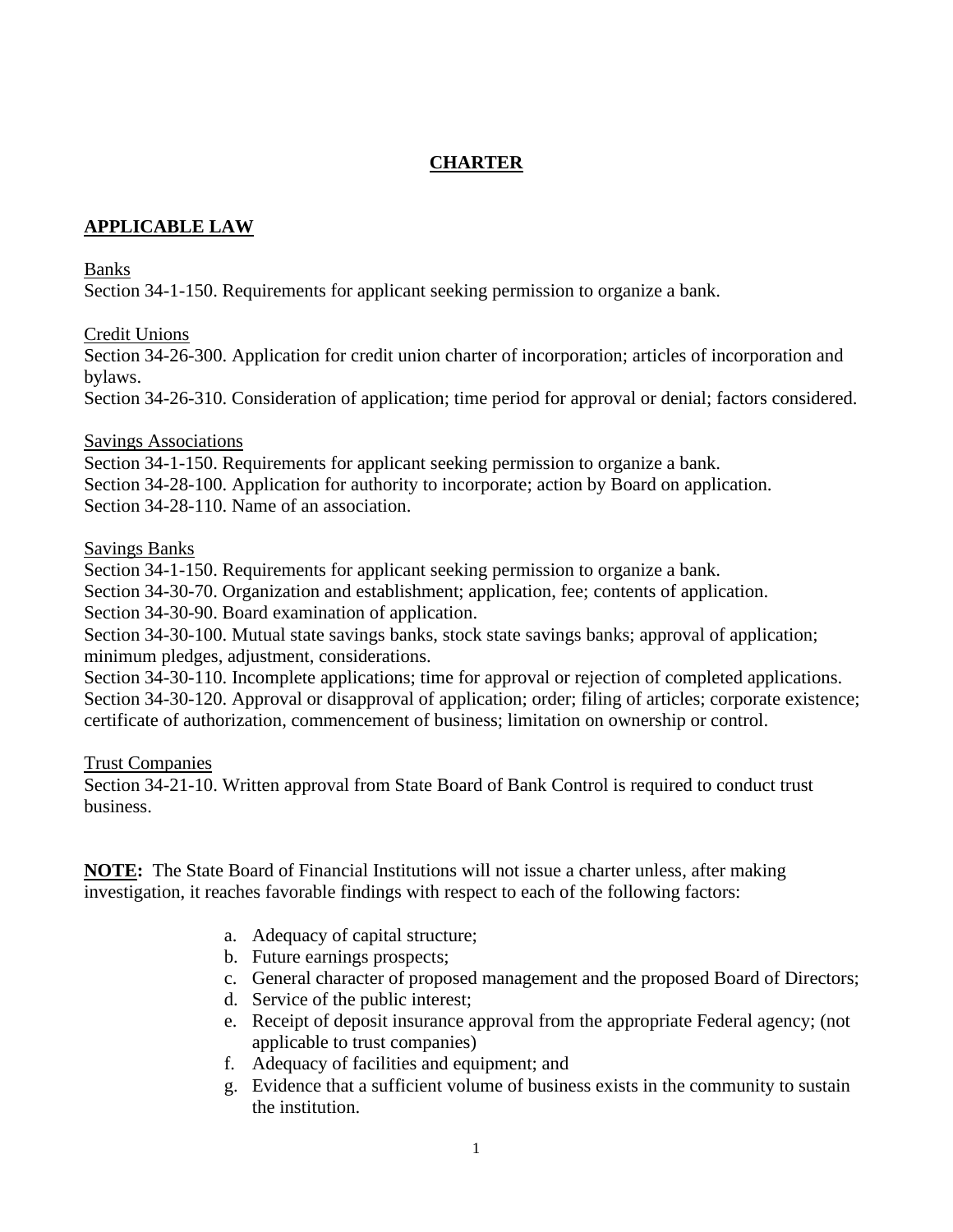## **PROCEDURES**

- 1. Develop a detailed business plan that includes the items below:
	- a. Proposed management team;
	- b. Proposed directorate;
	- c. Market area; and
	- d. Financial and growth projections for at least three years;
	- e. For credit unions only, include the following items with the business plan:
		- 1. Proposed credit union charter type and sponsor, if applicable;
		- 2. Proposed articles of incorporation; and
		- 3. Proposed bylaws.
- 2. Schedule an appointment with the Commissioner of Banking to discuss the application process and the capital requirements.
- 3. Complete the: [Interagency Charter and Federal Deposit Insurance Application;](https://www.fdic.gov/formsdocuments/interagencycharter-insuranceapplication.pdf) National Credit Union Administration Application; or Trust Company Application, as applicable. All parts of the relevant application must be completed with all required exhibits and attachments supplied prior to filing it with the Office of the Commissioner of Banking.
- 4. Provide the following supplementary information:
	- a. The name, address and telephone number of the proposed Chief Executive Officer;
	- b. An *Authorization to Release Information* signed by each organizer, proposed director, proposed executive officer and any individual that will own or control 10% or more of the institution's stock;
	- c. The *South Carolina State Board of Financial Institutions – Organizers' and Proposed Directors' Certification*, signed by all organizers and proposed directors;
	- d. A disclosure of any organizers or proposed directors that are acting as representatives of or on behalf of any other person, partnership, association, or corporation;
	- e. A copy of the preliminary offering circular approved by the Securities Division of the Attorney General's Office;
	- f. For banks only, satisfactory evidence that an additional sum of 10% of the proposed capital of the bank will be available for the purpose of defraying all organization expenses; and
	- g. A copy of any other applications filed with a Federal agency in conjunction with the proposed institution.
- 5. Submit the completed Application and supplementary information, along with a \$15,000 nonrefundable application fee, to the Office of the Commissioner of Banking.

An application will not be considered complete until all information has been received.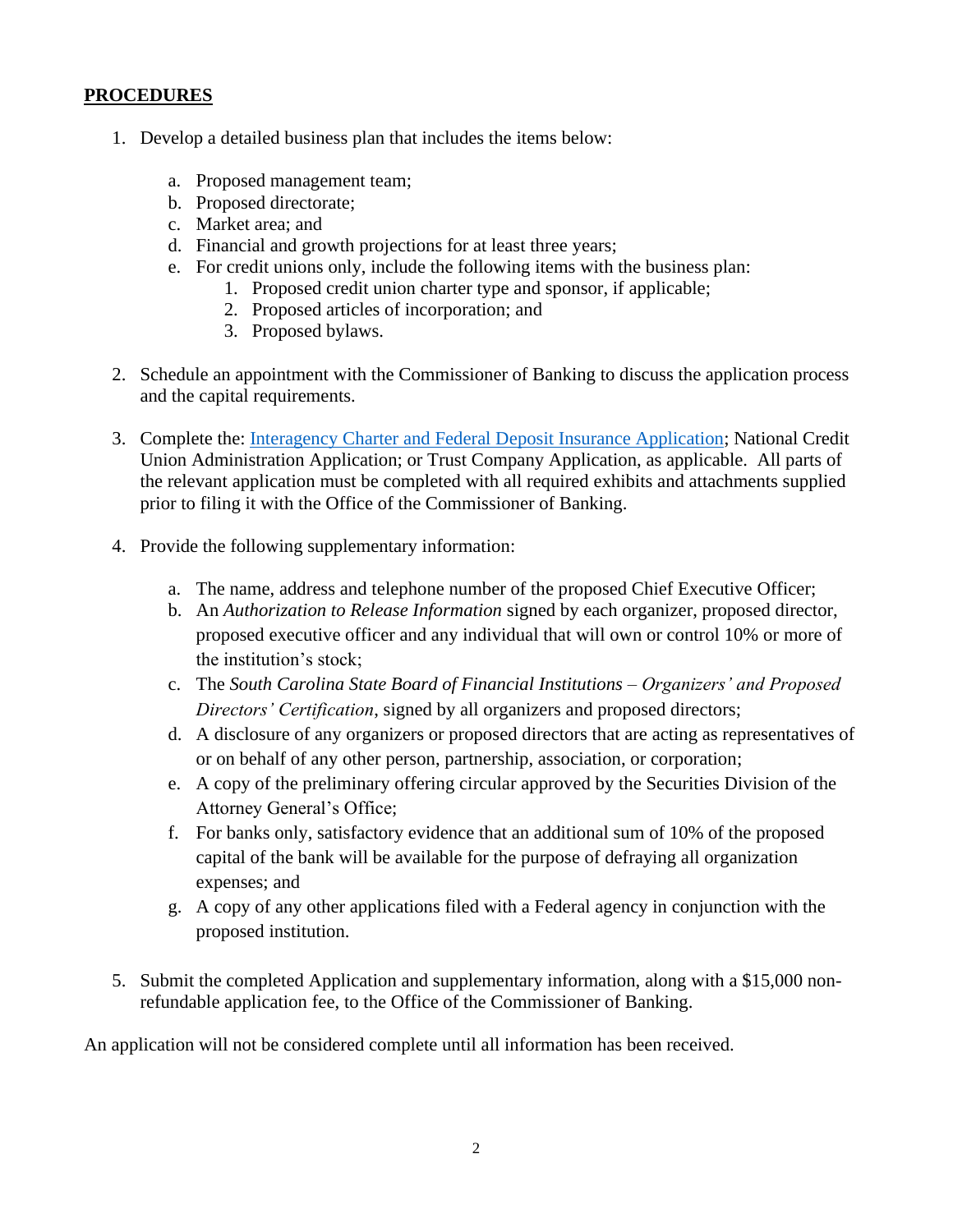#### **PROCESSING TIME**

Complete applications will generally be presented at the next meeting of the Board of Financial Institutions, provided all required information is received at least 14 days prior to the meeting. At that meeting, the Board will decide whether to order a field investigation. If ordered, the findings of the field investigation will be presented to the Board within 60 to 90 days of the initial presentation to the Board.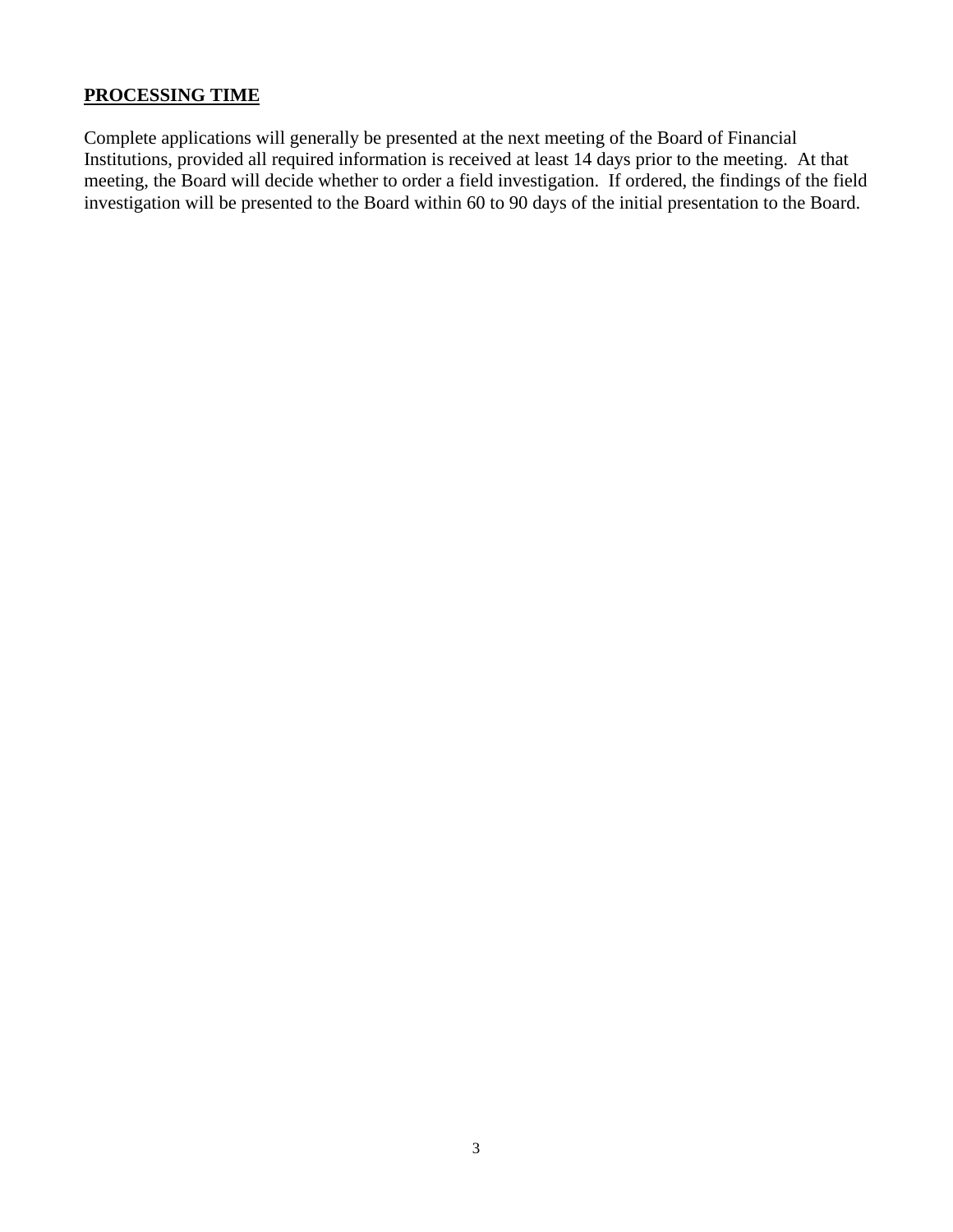## **CHARTER CONVERSION**

## <span id="page-6-0"></span>**APPLICABLE LAW**

#### Federal Bank to State Bank

Section 34-3-810. National bank may become State bank; procedure.

#### Federal Savings Association to State Savings Association

Section 34-28-110. Name of an association. Section 34-28-130. Articles of incorporation content; approval by Board; amendment. Section 34-28-210. Conversion of federal association into state chartered association without change of business form.

Federal or State Mutual Savings Association to State Capital Stock Savings Association Section 34-28-220. Conversion of a state or federal mutual association to a state capital stock association.

Federal or State Bank or Savings Association to State Savings Bank Section 34-30-300. Conversion to state savings bank; application, examination, fee; conversion plan, amendment; vote, filing of results; approval.

Mutual State Savings Bank to Stock State Savings Bank Section 34-30-330. Mutual state savings bank conversion to stock; application, fee; conversion plan; amendment; approval; vote.

State Savings Bank to Federal Savings Bank Section 34-30-310. Conversion to federal charter; procedure.

Federal Credit Union to State Credit Union

Section 34-26-1220. Conversion of credit union to organization under laws of another state or United States; requirement of member approval.

## **PROCEDURES**

- 1. Complete the [Application of Conversion](https://banking.sc.gov/sites/default/files/Documents/Forms/Application%20of%20Conversion%20to%20South%20Carolina-Chartered%20Institution%20-%20August%20Final%20-%20Form.pdf) on the website of the Office of the Commissioner of Banking.
- 2. Submit the completed Form, along with the items listed below, to the Office of the Commissioner of Banking:
	- a. Conversion Plan;
	- b. Proposed Articles of Incorporation;
	- c. Current bylaws;
	- d. Proposed bylaws;
	- e. Certified copy of a resolution of the Board of Directors approving the conversion;
	- f. Certified copy of shareholder or member approval (if applicable);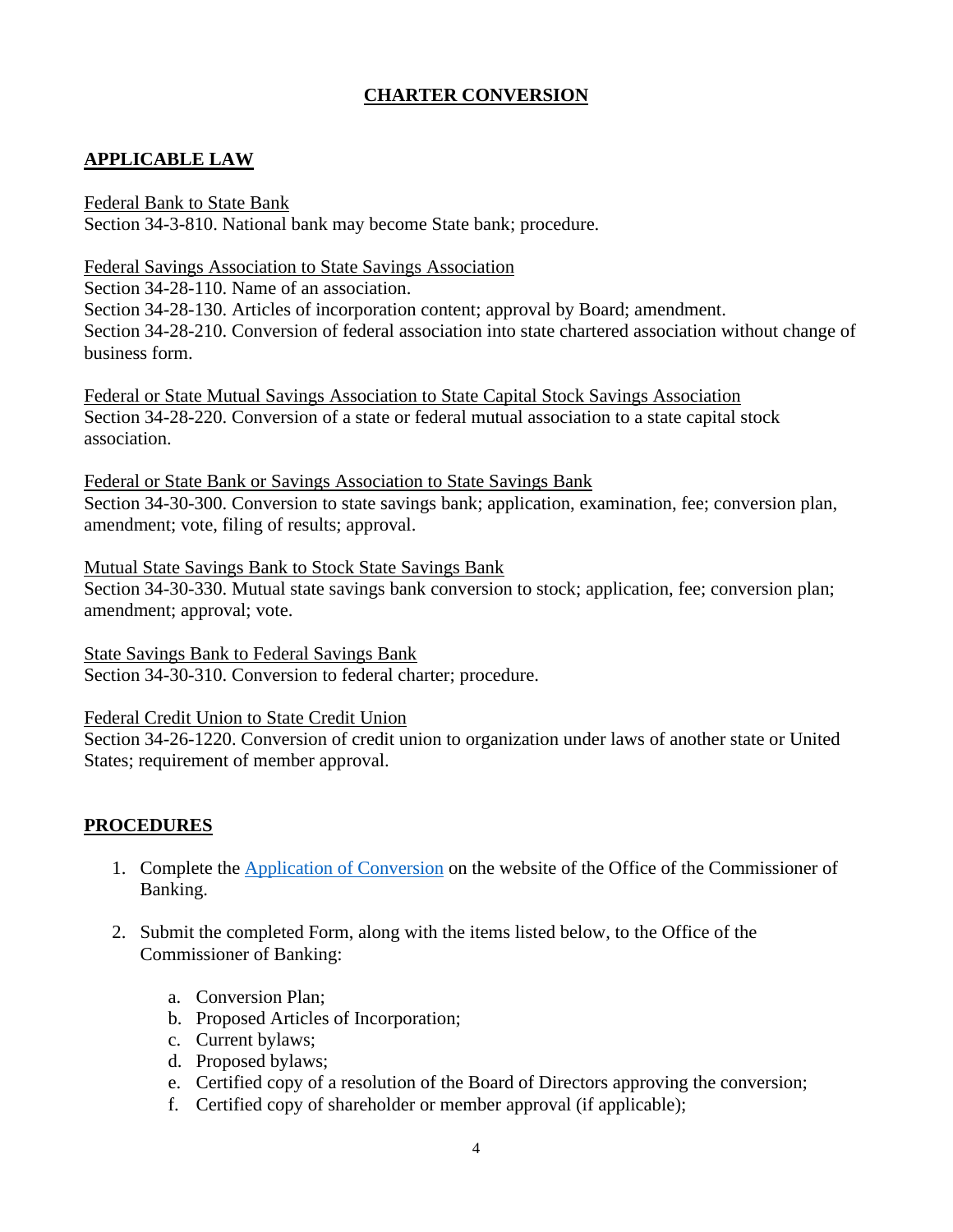- g. Statement certifying the institution is not subject to a consent or other formal enforcement order and no orders or actions are pending;
- h. Statement concerning any proposed changes in the institution's business plan or operations;
- i. A listing of all subsidiaries of the converting institution that includes the name, address, and purpose of the subsidiary.
- j. A listing of the street addresses of the institution's branches.
- k. Financial statements as of the last day of the month preceding adoption of the Conversion Plan;
- l. Current and pro-forma balance sheet and capital ratios;
- m. Copies of any Federal applications filed; and
- n. Application fee in the amount required by the current fee schedule.

Required information may be submitted electronically. A request will not be considered complete until all information has been received.

The non-refundable fee for a charter conversion request is \$10,000. An institution chartered by an authority other than the State of South Carolina and converting to a South Carolina charter will, upon conversion, be charged a pro-rata supervisory fee, less the \$10,000 application fee.

## **PROCESSING TIME**

Complete requests will generally be presented at the next meeting of the Board of Financial Institutions, provided all required information is received at least 14 days prior to the meeting.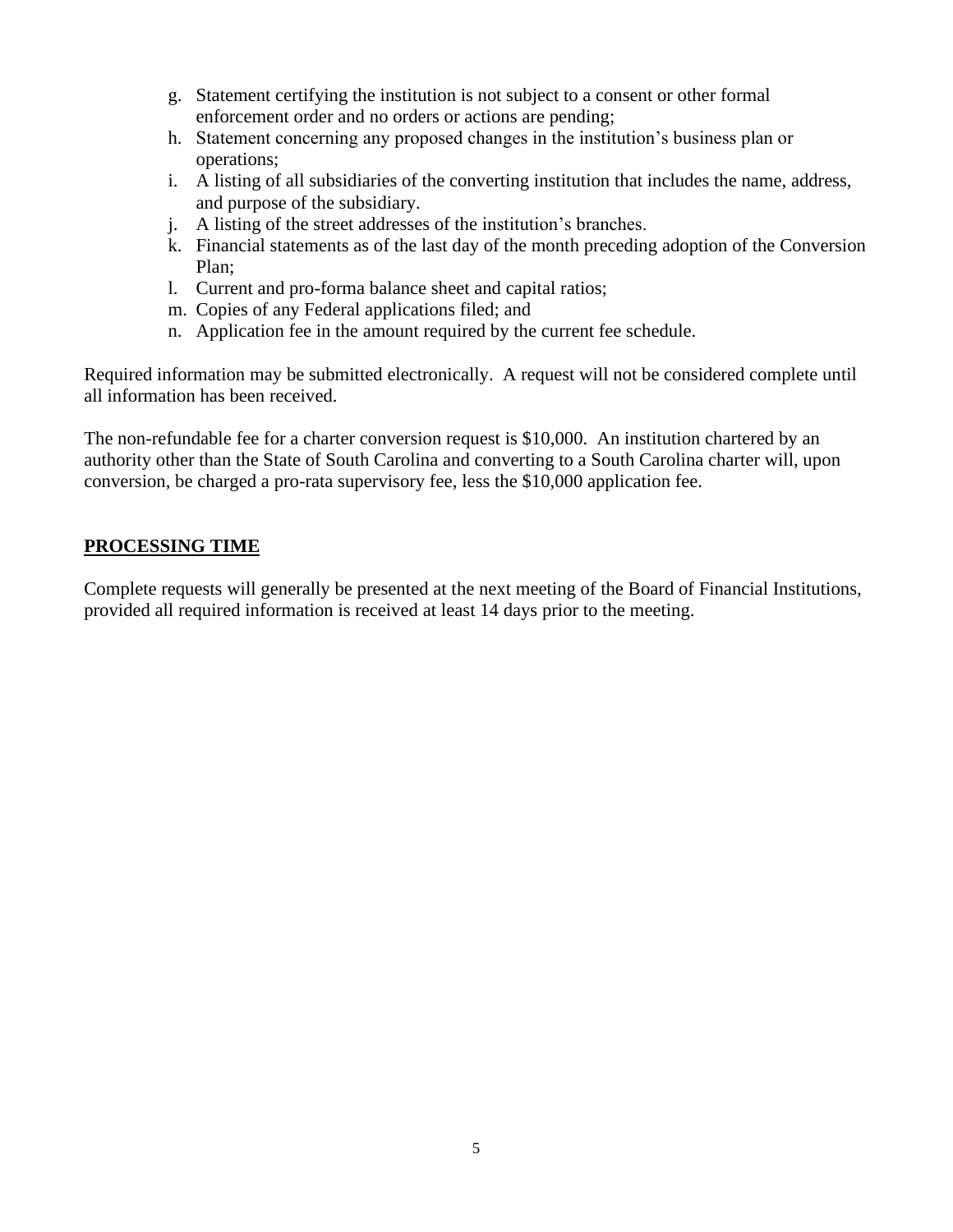#### **TRUST POWERS**

## <span id="page-8-0"></span>**APPLICABLE LAW**

#### Banks

Section 34-21-10. Written approval from State Board of Bank Control is required to conduct trust business.

#### Credit Unions

Section 34-26-940. Retirement, pension, profit-sharing, and deferred income accounts. Section 34-21-10. Written approval from State Board of Bank Control is required to conduct trust business.

Savings Associations Section 34-28-500 (12). Powers of associations generally. Regulation 15-39. Trust powers.

#### Savings Banks

Section 34-30-1440 (3). Authorized actions of state savings banks; issuance of capital notes, bonds, debentures, or other obligations or securities.

## **PROCEDURES**

For credit unions, no application is required under Section 34-26-940 when the power to be exercised is limited to acting as trustee or custodian of a retirement, pension, profit-sharing or deferred income account.

For banks, savings associations and savings banks:

- 1. Complete all sections of the [FDIC Application for Consent to Exercise Trust](https://www.fdic.gov/formsdocuments/6200-09.pdf) Powers that are required for "standard" processing.
- 2. Submit the Application, along with the items listed below, to your institution's Review Examiner:
	- a. A description of how the services to be offered will serve the public interest. Include the names of other institutions offering similar services in the same market area;
	- b. An estimate of any planned capital expenditures (premises, furniture, equipment, etc.); and
	- c. A copy of the institution's articles of incorporation/association.

## **PROCESSING TIME**

Complete applications will generally be presented at the next meeting of the Board of Financial Institutions, provided all required information is received at least 14 days prior to the meeting.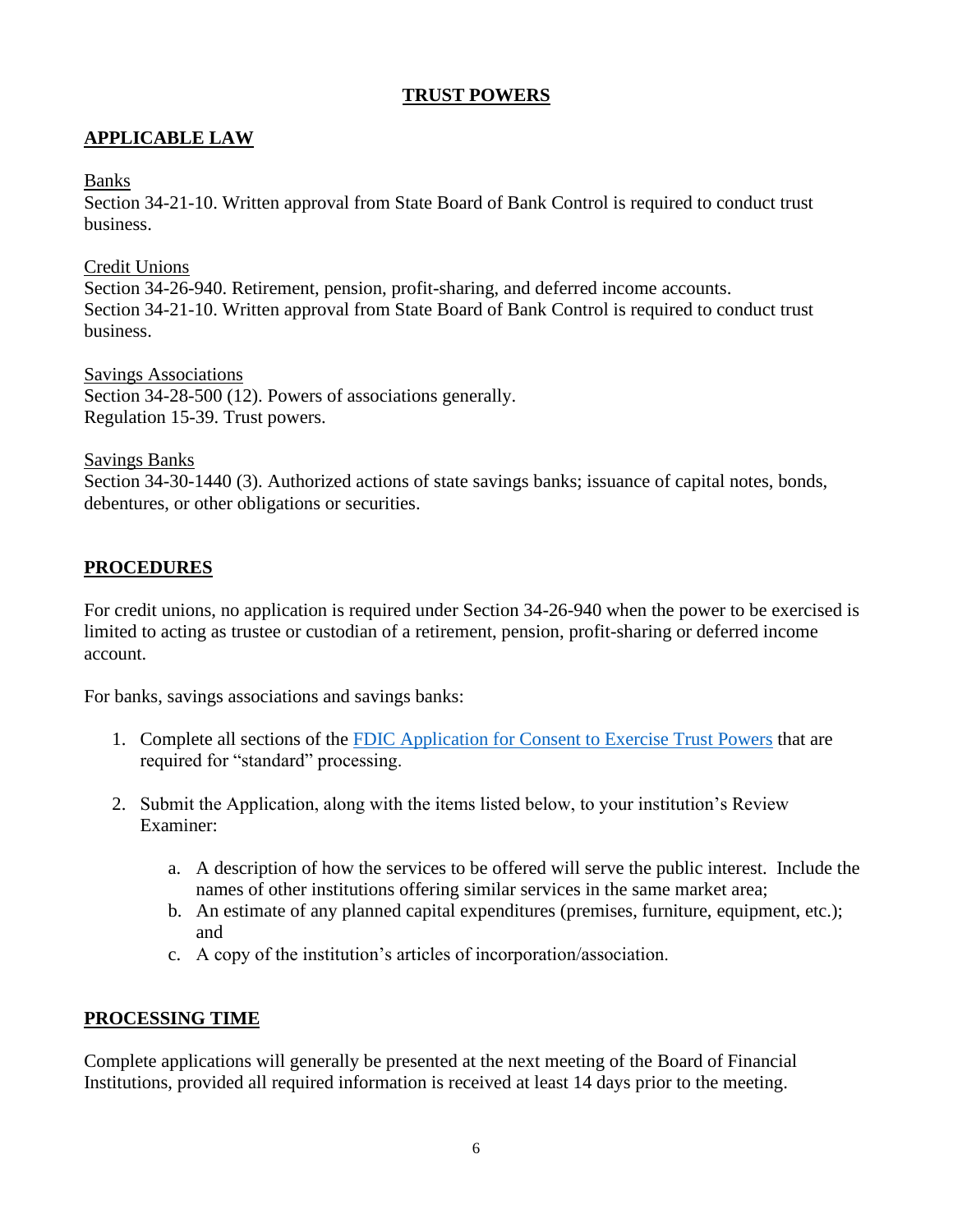## <span id="page-9-0"></span>**TRUST POWERS FOR OUT-OF-STATE NON-DEPOSITORY TRUST COMPANY**

## **APPLICABLE LAW**

Section 34-21-10. Written approval from State Board of Bank Control is required to conduct trust business.

## **PROCEDURES**

- 1. Complete the [CSBS Uniform Application for Interstate Trust Activities of State-Chartered Trust](https://www.csbs.org/sites/default/files/2017-12/uniform_appl_interstate_trust.pdf)  [Institutions](https://www.csbs.org/sites/default/files/2017-12/uniform_appl_interstate_trust.pdf) (application).
- 2. Determine if the home state regulator has signed the Nationwide Cooperative Agreement for Supervision and Examination of Multi-State Trust Institutions (Nationwide Agreement). For a list of states that have signed the agreement, click here: [https://www.csbs.org/nationwide](https://www.csbs.org/nationwide-cooperative-trust-agreement)[cooperative-trust-agreement.](https://www.csbs.org/nationwide-cooperative-trust-agreement)
- 3. If the institution's home state has signed the Nationwide Agreement, submit the application to the home state regulator. Request that the home state regulator provide the South Carolina Commissioner of Banking with the last two reports of examination along with a copy of the application and its addendum.
- 4. If the institution's home state has not signed the Nationwide Agreement, submit the following to the Commissioner of Banking:
	- a. The application;
	- b. A description of how the services to be offered will serve the public interest. Include the names of other institutions offering similar services in the same market area;
	- c. The last two reports of examination; and
	- d. Evidence of home state approval.

## **PROCESSING TIME**

Complete applications will generally be presented at the next meeting of the Board of Financial Institutions, provided all required information is received at least 14 days prior to the meeting.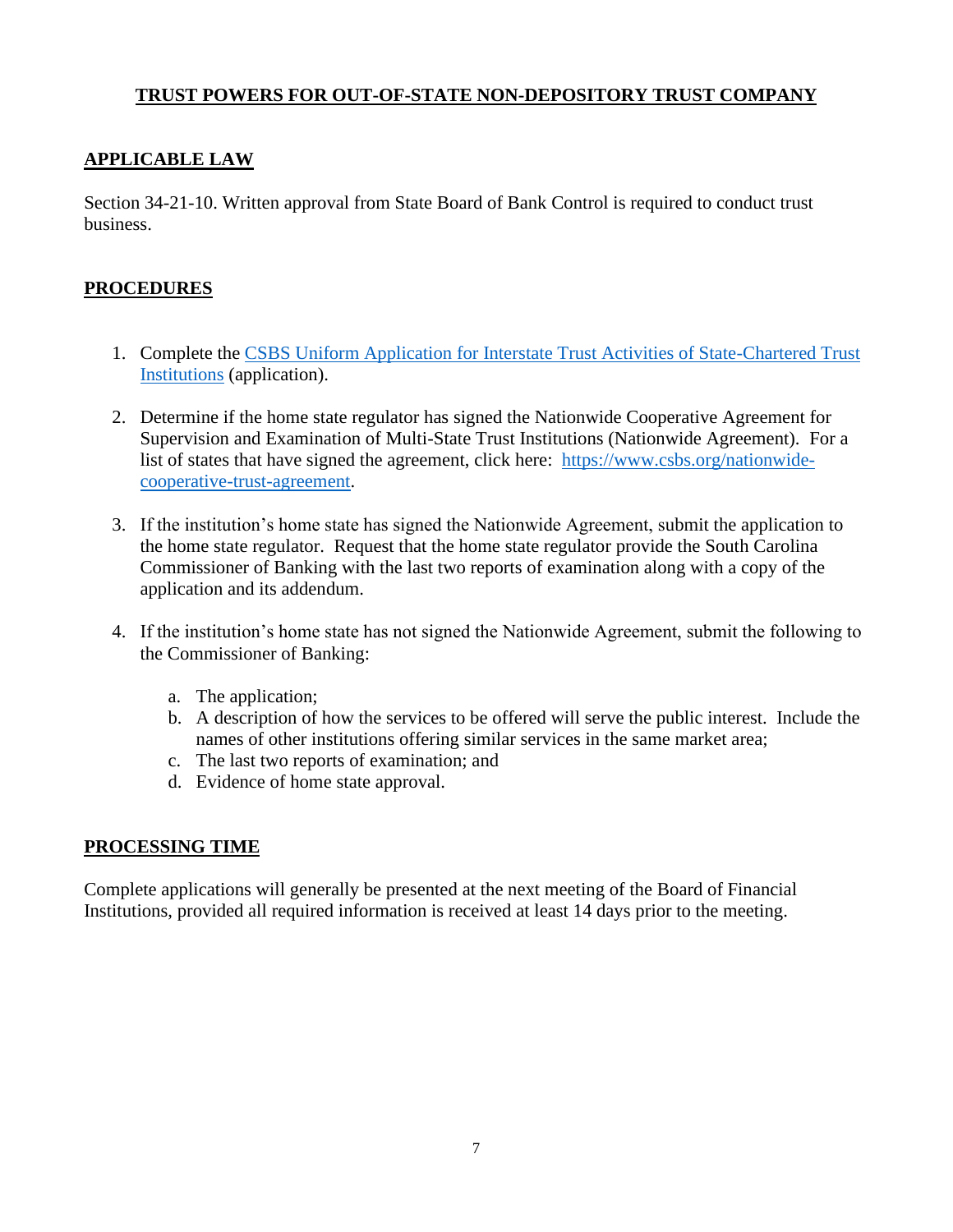## **BRANCH**

## <span id="page-10-1"></span><span id="page-10-0"></span>**APPLICABLE LAW**

#### Banks

Section 34-1-150. Requirements for applicant seeking permission to organize a bank. Section 34-25-230. Merger resulting in South Carolina state bank; board approval.

#### Credit Unions

Section 34-26-350. Principal place of business of credit union; other locations. Section 34-26-380. Conduct of business out of state by credit union; necessity of board approval. Regulation 15-42. Authority to Engage in Activities Authorized for Federally Chartered Institutions.

#### Savings Associations

Section 34-1-150. Requirements for applicant seeking permission to organize a bank. Section 34-28-160. Home, corporate and branch offices; facilities.

#### Savings Banks

Section 34-1-150. Requirements for applicant seeking permission to organize a bank. Section 34-30-170. Establishment of branch offices; application, fee; approval or denial; corporate office.

## **PROCEDURES**

- 1. Complete the [Branch Application Form](https://banking.sc.gov/sites/default/files/Documents/Forms/Bank%20Branch%20Application%20-%2010-11-2021%20Form.pdf) or [Credit Union Branch Application Form](https://banking.sc.gov/sites/default/files/Documents/Forms/Credit%20Union%20Branch%20Application%20-%2010-2020.pdf) on the website of the Office of the Commissioner of Banking.
- 2. Submit the Form to your institution's Review Examiner. If the institution does not currently own the property, a copy of the executed property sale or lease contract is required.
- 3. Include with your submission comparable sale or lease information only if the sale or lease involves:
	- a. A person who "controls" the applicant;
	- b. A "director" of the applicant;
	- c. An "executive officer" of the applicant;
	- d. A "principal shareholder" of the applicant; or
	- e. Is otherwise a "related interest" of the applicant.

(All "terms" are as defined in 12 C.F.R Part 215.)

Required information may be submitted electronically. An application will not be considered complete until all information has been received.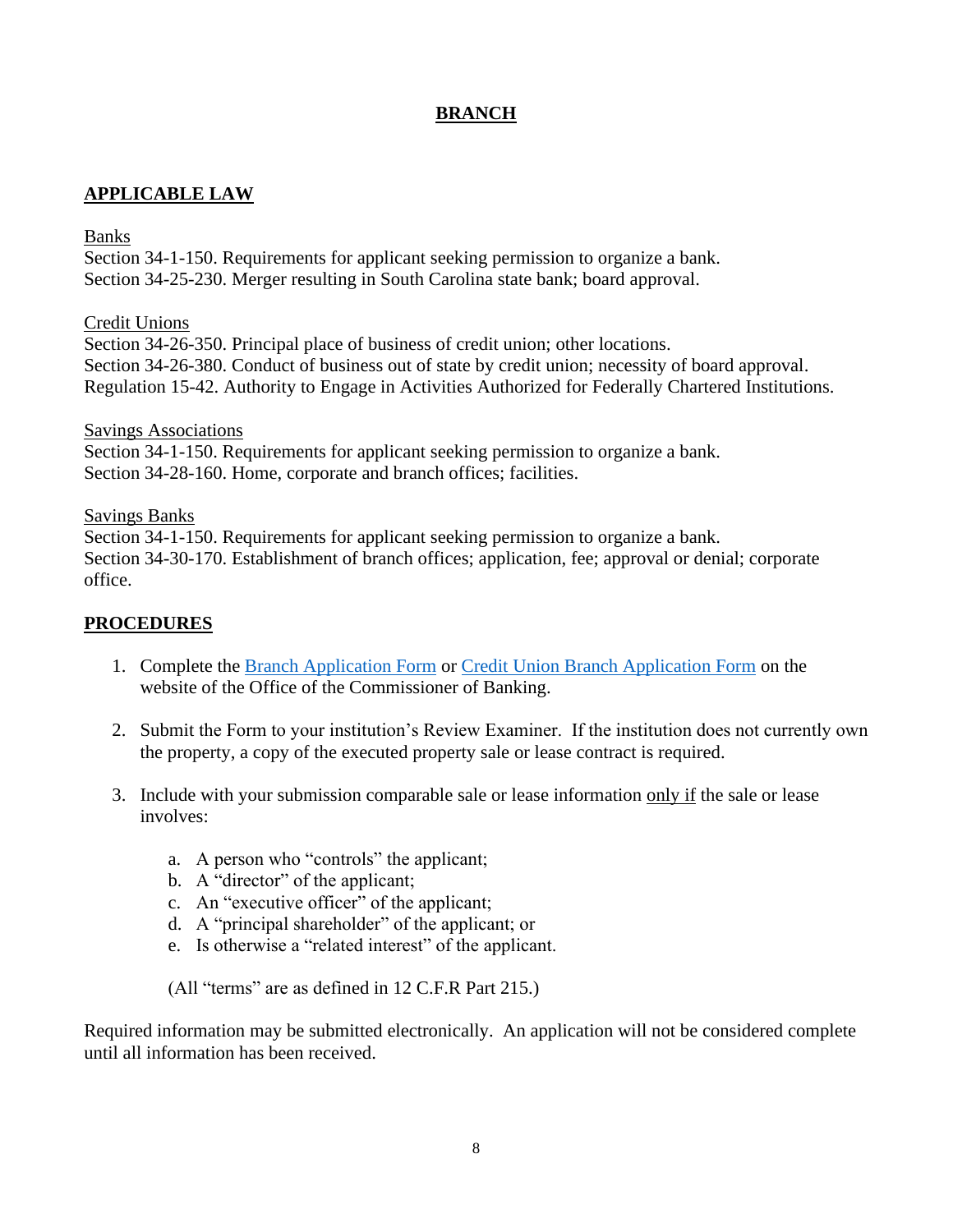## **PROCESSING TIME**

Complete applications will generally be presented at the next meeting of the Board of Financial Institutions, provided all required information is received at least 14 days prior to the meeting.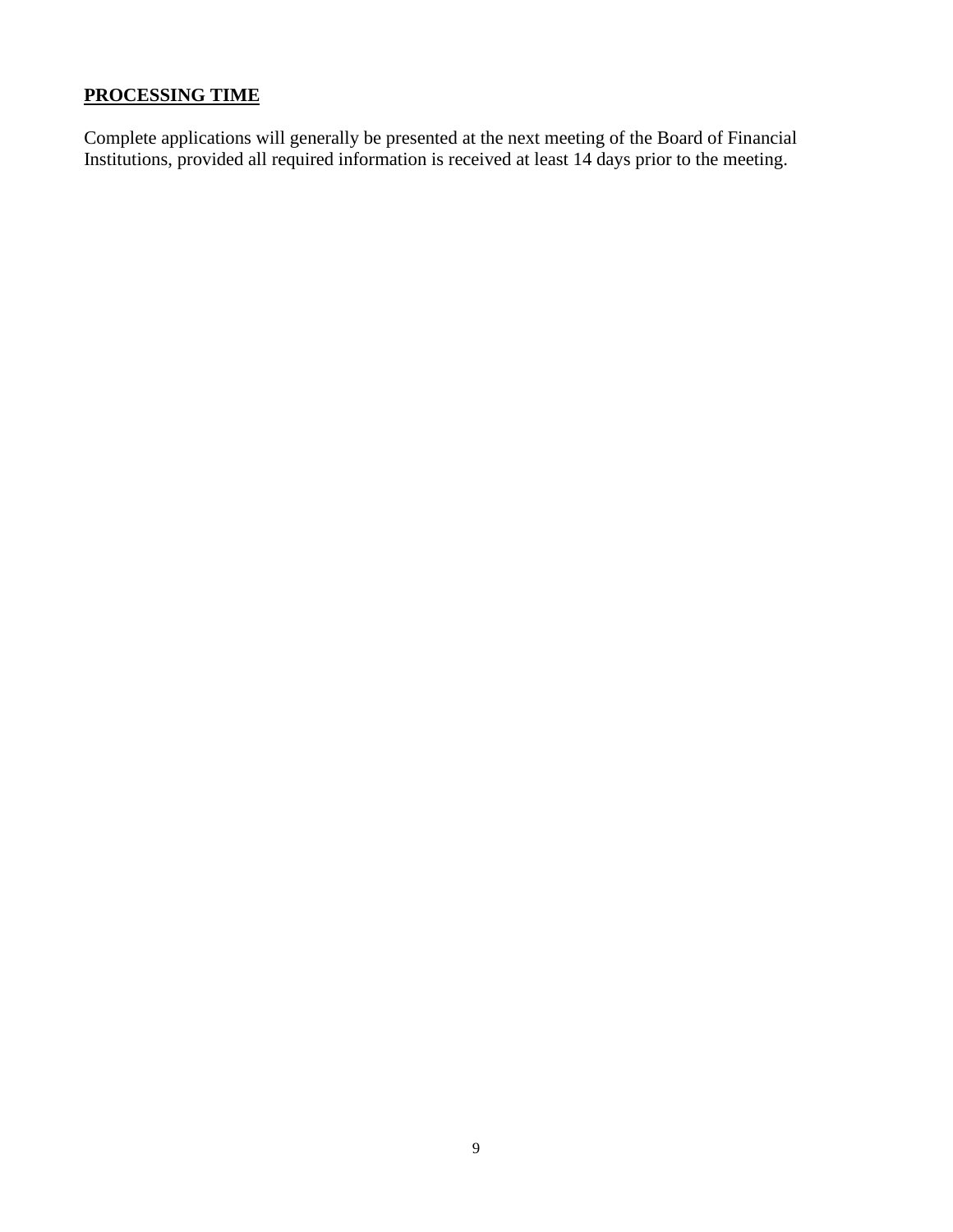## **BRANCH PURCHASE**

## <span id="page-12-0"></span>**APPLICABLE LAW**

#### Banks

Section 34-1-150. Requirements for applicant seeking permission to organize a bank.

#### Savings Associations

Section 34-1-150. Requirements for applicant seeking permission to organize a bank. Section 34-28-160. Home, corporate and branch offices; facilities.

Savings Banks

Section 34-1-150. Requirements for applicant seeking permission to organize a bank. Section 34-30-170. Establishment of branch offices; application, fee; approval or denial; corporate office.

## **PROCEDURES**

Submit a letter to your institution's Review Examiner requesting approval to purchase the branch. Include the following with the letter:

- a. Purchase and Assumption Agreement (including all schedules); and
- b. A copy of the FDIC Interagency Bank Merger Act Application (including pro forma information).

Required information may be submitted electronically. A request will not be considered complete until all information has been received.

## **PROCESSING TIME**

Complete requests will generally be presented at the next meeting of the Board of Financial Institutions, provided all required information is received at least 14 days prior to the meeting.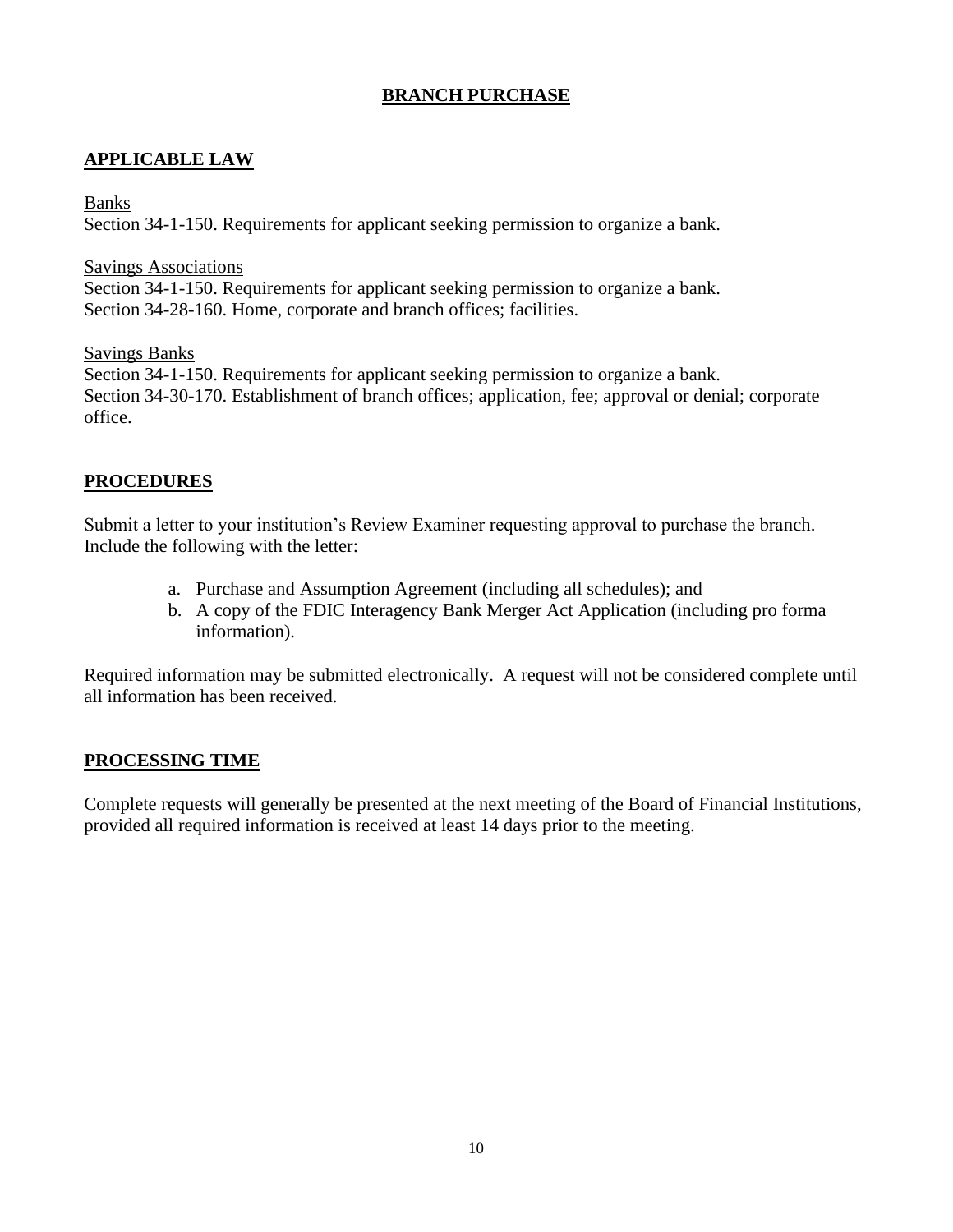## **BRANCH RELOCATION**

## <span id="page-13-0"></span>**APPLICABLE LAW**

#### Banks

Section 34-1-150. Requirements for applicant seeking permission to organize a bank.

Credit Unions

Section 34-26-350. Principal place of business of credit union; other locations.

Savings Associations

Section 34-1-150. Requirements for applicant seeking permission to organize a bank. Section 34-28-160 (4). Home, corporate and branch offices; facilities.

Savings Banks Section 34-1-150. Requirements for applicant seeking permission to organize a bank. Section 34-30-180. Change of office location; information, evaluation.

Note: Distances of 3 miles or less are presumed to be relocations. A move of a distance greater than 3 miles will be considered the closing of an existing branch and the establishment of a new branch, and institutions will be required to comply with the procedures applicable to such activities.

## **PROCEDURES**

- 1. Complete the [Branch Relocation Request Form](https://banking.sc.gov/sites/default/files/Documents/Forms/Branch%20Relocation%20Application%20-%203-2021%20Form.pdf) on the website of the Office of the Commissioner of Banking.
- 2. Submit the completed Form to your institution's Review Examiner. If the institution does not currently own the property, a copy of the executed lease or purchase agreement is required.
- 3. Include with your submission comparable sale or lease information only if the lease or sale involves:
	- a. A person who "controls" the applicant;
	- b. A "director" of the applicant;
	- c. An "executive officer" of the applicant;
	- d. A "principal shareholder" of the applicant; or
	- e. Is otherwise a "related interest" of the applicant.

(All "terms" are as defined in 12 C.F.R Part 215.)

Required information may be submitted electronically. A request will not be considered complete until all information has been received.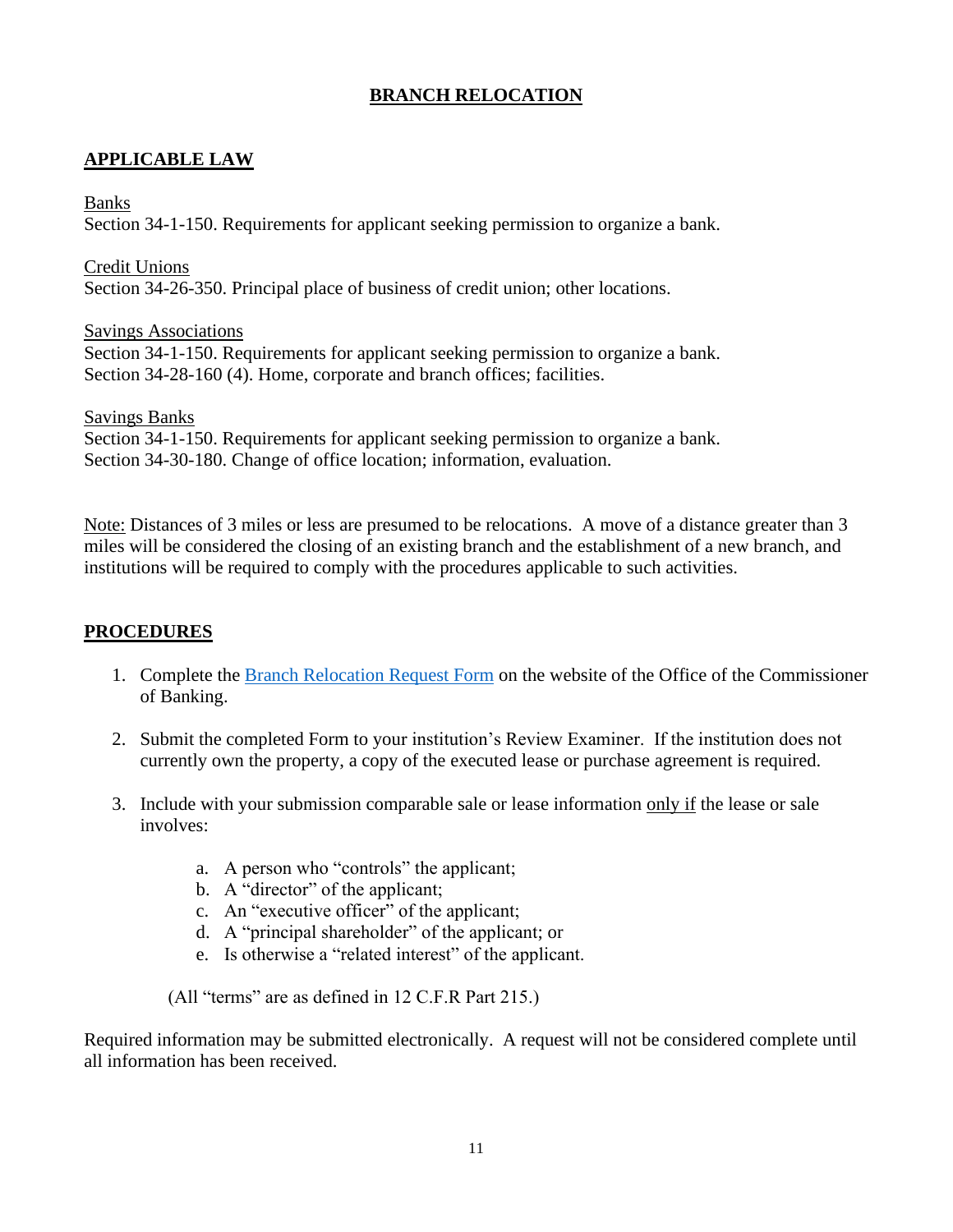## **PROCESSING TIME**

The request will generally be processed within 14 days of receipt of complete information.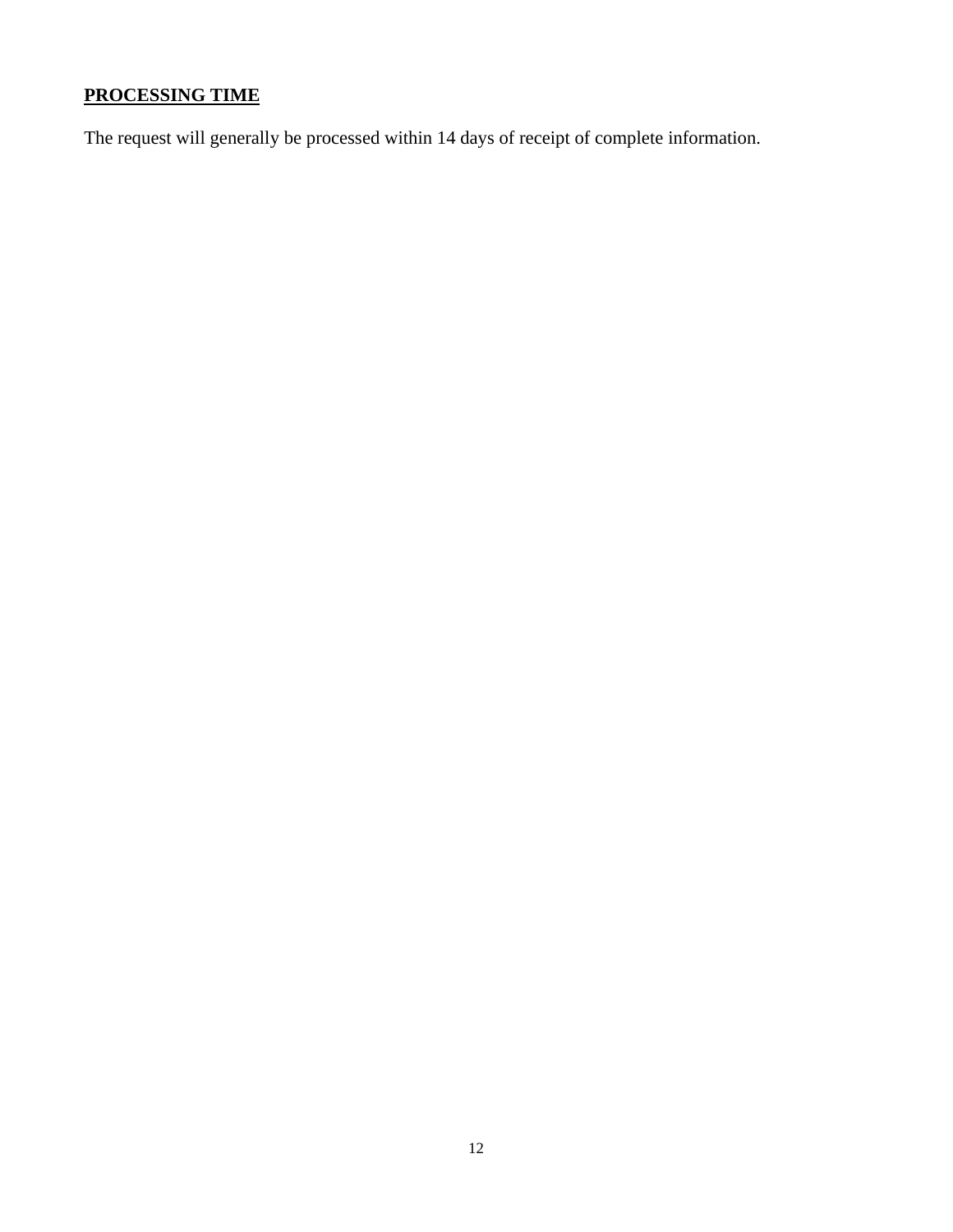## **BRANCH SALE**

## <span id="page-15-0"></span>**APPLICABLE LAW**

#### Banks and Savings Associations

It is the policy of the Board of Financial Institutions to require that South Carolina state-chartered banks and savings associations receive approval from the Board of Financial Institutions when a branch is to be sold.

Credit Unions

Section 34-26-350. Principal place of business of credit union; other locations.

Savings Banks

Section 34-30-190. Discontinuance of branch office operation.

## **PROCEDURES**

Not less than 30 days prior to consummation of the branch sale, submit to your institution's Review Examiner a request letter. Include the following in the letter:

- a. The address of the branch to be sold;
- b. The reasons for the decision to sell the branch; and
- c. The anticipated date of sale.

Include with the letter a copy of the customer notice and indicate the date it was or will be mailed to customers.

Required information may be submitted electronically. A notification or request will not be considered complete until all information has been received.

## **PROCESSING TIME**

Complete requests will generally be presented at the next meeting of the Board of Financial Institutions, provided all required information is received at least 14 days prior to the meeting.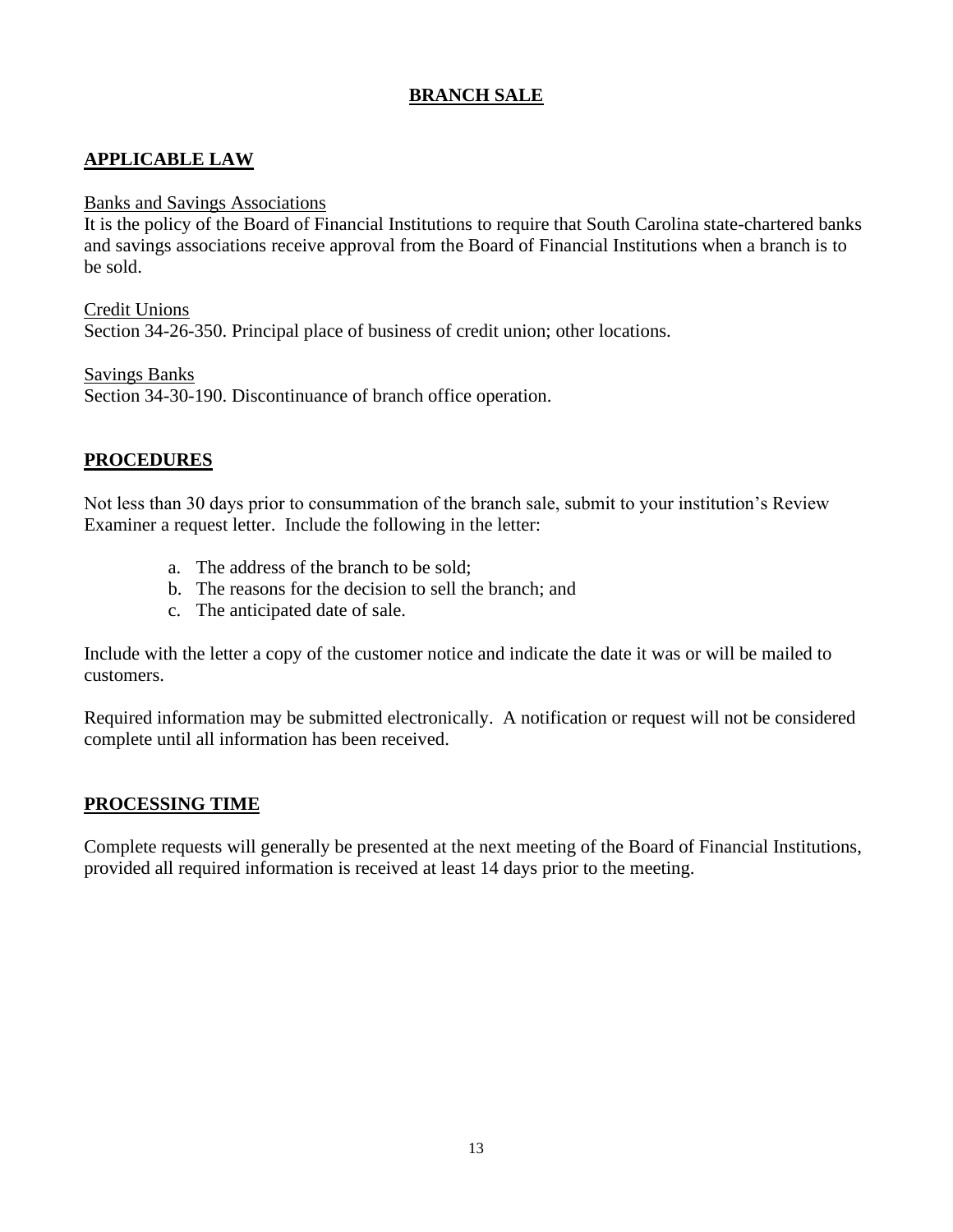## **BRANCH CLOSURE**

## <span id="page-16-0"></span>**APPLICABLE LAW**

#### Banks and Savings Associations

It is the policy of the Office of the Commissioner of Banking to require that South Carolina statechartered banks and savings associations provide the Commissioner of Banking with prior notification when a branch is to be closed.

Credit Unions

Section 34-26-350. Principal place of business of credit union; other locations.

Savings Banks Section 34-30-190. Discontinuance of branch office operation.

## **PROCEDURES**

Not less than 30 days prior to consummation of the branch closure, submit to your institution's Review Examiner a notification letter (for banks and savings associations) or request letter (for credit unions and savings banks). Include the following in the letter:

- a. The address of the branch to be closed;
- b. The reasons for the decision to close the branch; and
- c. The anticipated date of closing.

Include with the letter a copy of the customer notice and indicate the date it was or will be mailed to customers.

Required information may be submitted electronically. A notification or request will not be considered complete until all information has been received.

## **PROCESSING TIME**

Complete requests (for credit unions and savings banks) will generally be presented at the next meeting of the Board of Financial Institutions, provided all required information is received at least 14 days prior to the meeting.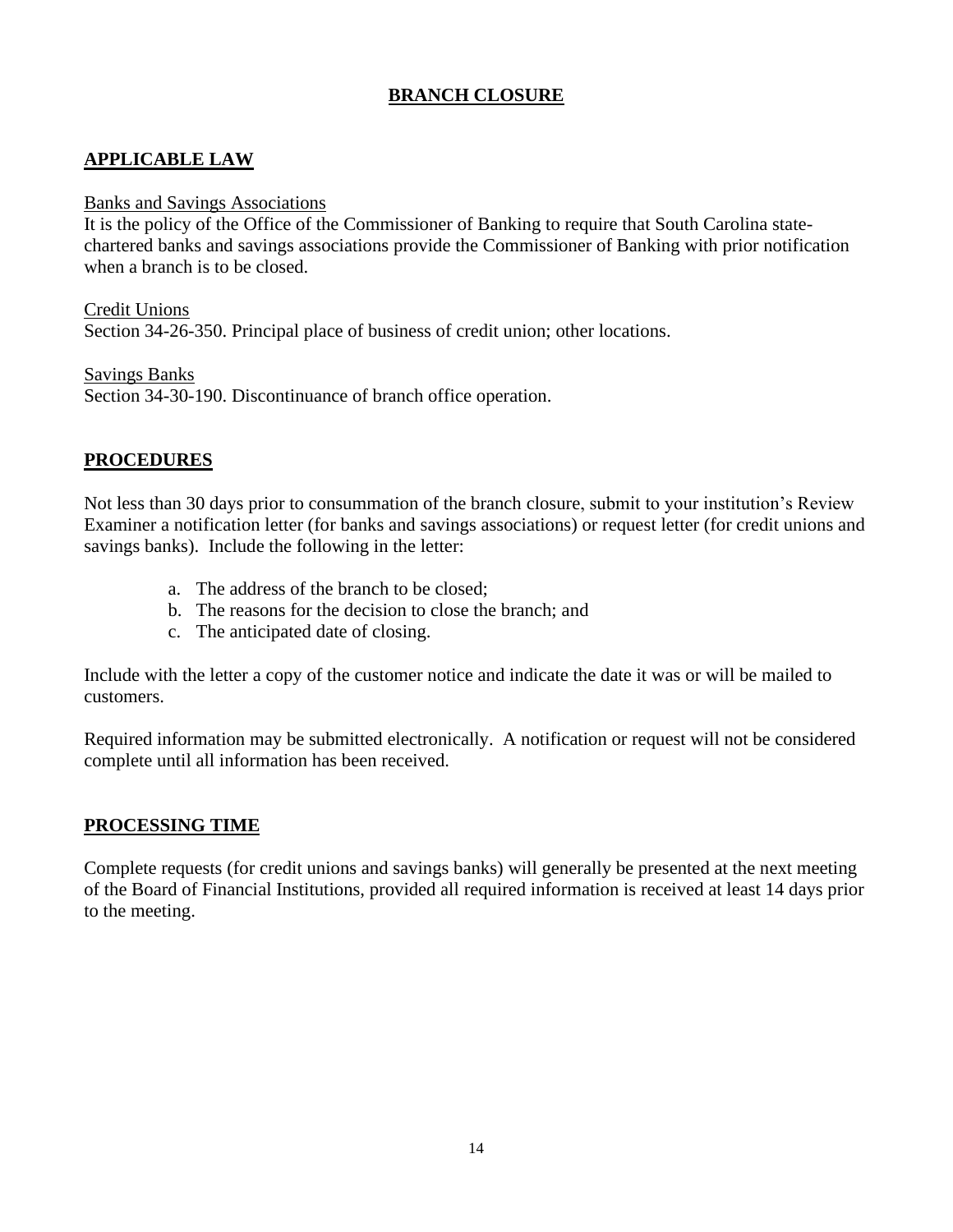## **DESIGNATION OF HEADQUARTERS**

## <span id="page-17-0"></span>**APPLICABLE LAW**

#### Banks

It is the policy of the Board of Financial Institutions to require that South Carolina state-chartered banks receive approval from the Board of Financial Institutions when the designated headquarters of a bank is to be changed.

Credit Unions

Section 34-26-350. Principal place of business of credit union; other locations.

Savings Associations Section 34-28-160. Home, corporate and branch offices; facilities.

Savings Banks Section 34-30-170. Establishment of branch offices; application, fee; approval or denial; corporate office. Section 34-30-180. Change of office location; information, evaluation.

## **PROCEDURES**

At least 30 days prior to changing the institution's headquarters office, submit to your institution's Review a request letter. Include the following information in the letter:

- a. the address of the proposed new headquarters; and
- b. the anticipated date of the change in location of the headquarters.

If the new headquarters location will also serve as a branch office of the institution but has not been previously approved as a branch, also follow the Branch procedures.

Required information may be submitted electronically. An application will not be considered complete until all information has been received.

## **PROCESSING TIME**

Complete requests will generally be presented at the next meeting of the Board of Financial Institutions (for Banks, Savings Associations and Savings Banks), provided all required information is received at least 14 days prior to the meeting. Requests from credit unions require only prior approval of the Commissioner of Banking and will generally be processed within 14 days of receipt of complete information.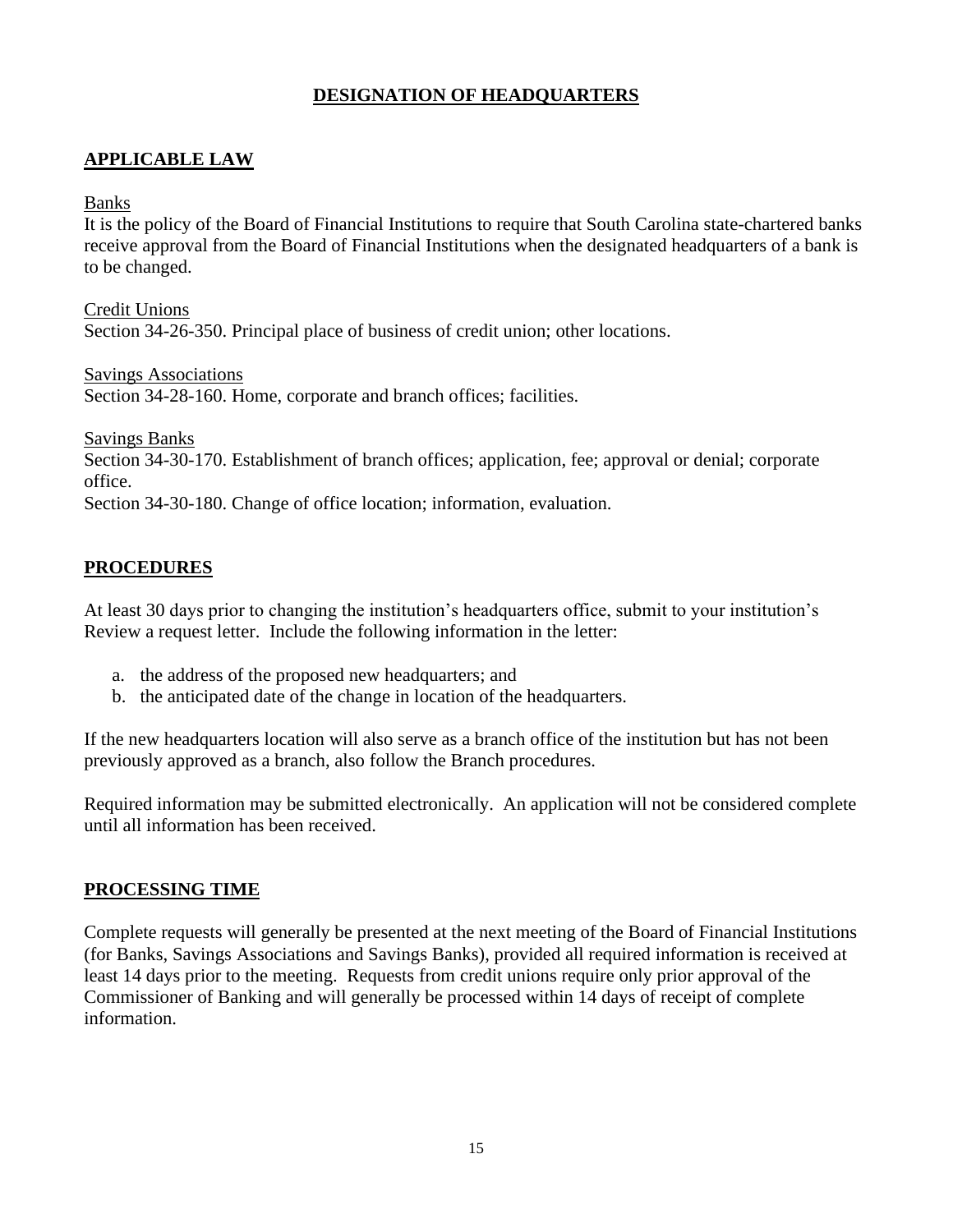## **LOAN PRODUCTION OFFICE**

## <span id="page-18-0"></span>**APPLICABLE LAW**

Banks and Savings Associations Section 34-25-10 (8) (c). Definitions. Section 34-25-220 (4) (c). Definitions.

It is the policy of the Office of the Commissioner of Banking to require that South Carolina statechartered banks and savings associations provide the Commissioner of Banking with prior notification when a loan production office is to be established or closed.

Credit Unions Section 34-26-350. Principal place of business of credit union; other locations.

Savings Banks Section 34-30-200. Loan production office, opening or closing.

#### **PROCEDURES**

At least 30 days prior to establishing or closing a loan production office, submit to your institution's Review Examiner a notification letter (for banks, savings associations and savings banks) or request letter (for credit unions). Include the following in the letter:

- a. The address of the loan production office;
- b. The anticipated date of establishing or closing the loan production office; and
- c. (For establishing only) the activities to be conducted at the loan production office.

Required information may be submitted electronically. A notification or request will not be considered complete until all information has been received.

#### **PROCESSING TIME**

Loan production offices are not presented to the Board of Financial Institutions but are processed within the Office of the Commissioner of Banking. Notifications or requests must be received at least 30 days prior to establishing or closing the loan production office.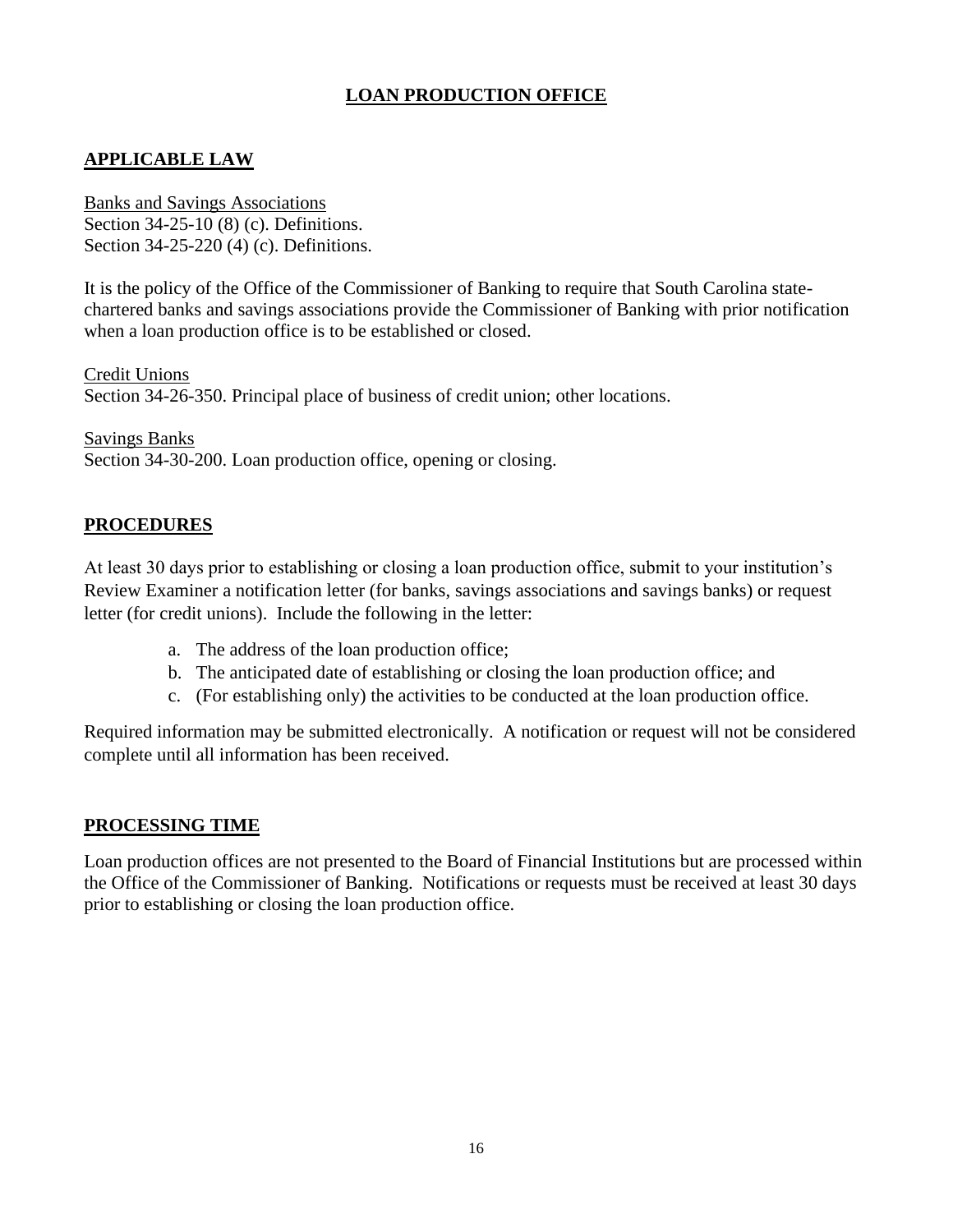## **REMOTE SERVICE UNITS/ATMs**

## <span id="page-19-0"></span>**APPLICABLE LAW**

Banks Section 34-25-10 (8) (a). Definitions. Operational Instruction Remote Service Units – Issued March 6, 2019.

Credit Unions Section 34-26-350 (2). Principal place of business of credit union; other locations. Operational Instruction Remote Service Units – Issued March 6, 2019.

Savings Associations Section 34-28-30 (21). Definitions. Operational Instruction Remote Service Units – Issued March 6, 2019.

Savings Banks Section 34-30-1440 (A) (1). Authorized actions of state savings banks; issuance of capital notes, bonds, debentures, or other obligations or securities. Operational Instruction Remote Service Units – Issued March 6, 2019.

## **PROCEDURES**

No approval of or notification to the Board of Financial Institutions or the Commissioner of Banking is required for banks, credit unions, savings associations or savings banks to establish or dispose of a Remote Service Unit (as defined in Section 34-28-10) which includes ATMs.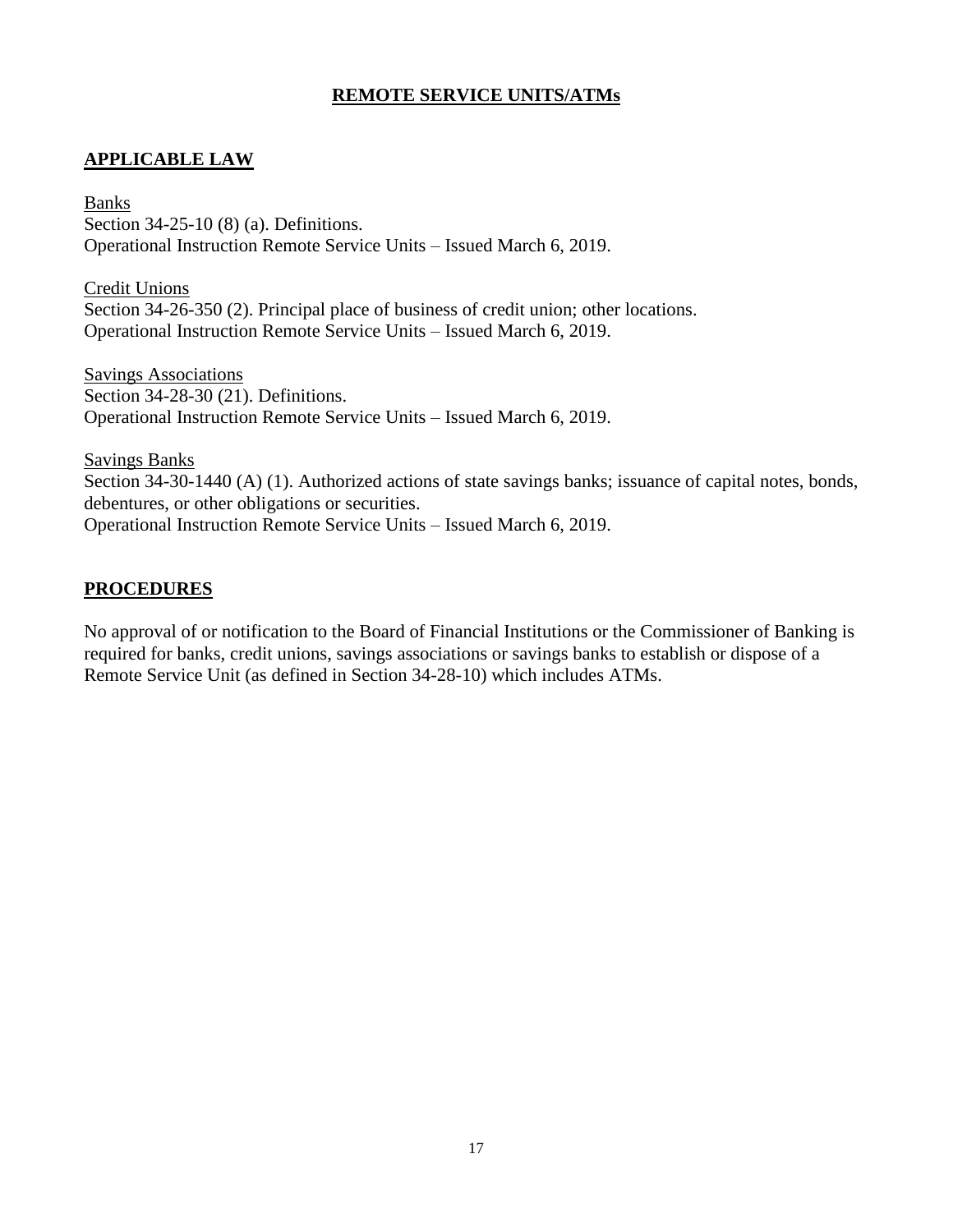## **OUT OF STATE CREDIT UNION DOING BUSINESS IN SOUTH CAROLINA**

## <span id="page-20-0"></span>**APPLICABLE LAW**

Credit Unions

Section 34-26-370. Conduct of business in state by lawful out-of-State credit union; requirements of board approval.

## **PROCEDURES**

The Office of the Commissioner of Banking adheres to the process for interstate branching set forth in Section VII of the [Southeastern Regional Cooperative Interstate Agreement](https://www.nascus.org/wp-content/uploads/2019/05/2008-Southeast-Interstate-Agreement.pdf) for the Supervision of State-Chartered Credit Unions. Credit unions chartered by other states seeking to do business in South Carolina should follow the steps described therein.

## **PROCESSING TIME**

Complete applications will generally be presented at the next meeting of the Board of Financial Institutions, provided all required information is received at least 14 days prior to the meeting.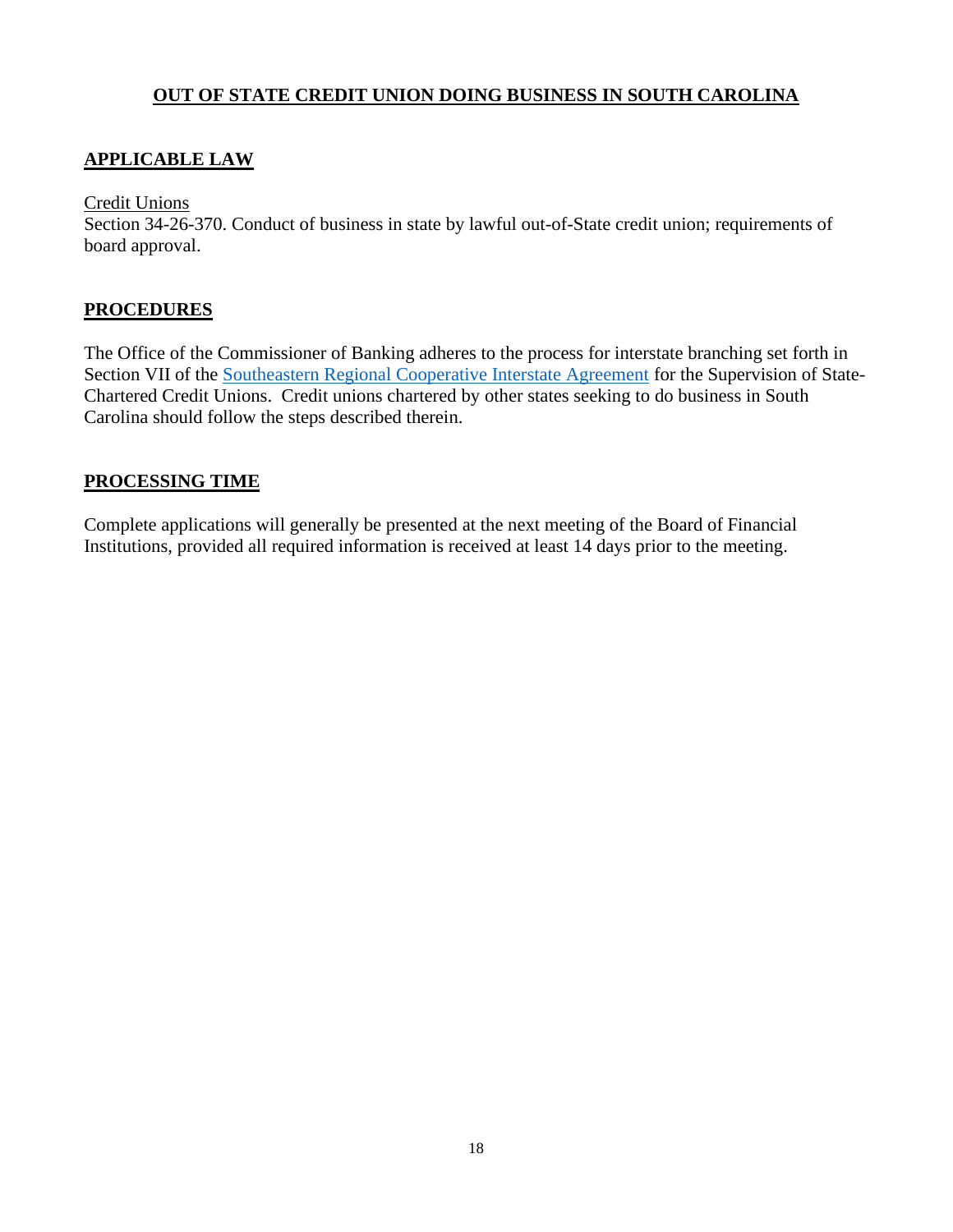## **PURCHASE OF PROPERTY FOR FUTURE EXPANSION**

## <span id="page-21-0"></span>**APPLICABLE LAW**

Banks Regulation 15-21. State Bank Investments, Fixed Assets. Regulation 15-25. Purchase of Property for Future Expansion. Operational Instruction Property Acquired for Future Expansion – Issued January 9, 2013

Credit Unions Section 34-26-350 (4). Principal place of business of credit unions; other locations.

Savings Associations Regulation 15-25. Purchase of Property for Future Expansion.

Savings Banks

Section 34-30-1310. Investments in real property; limitations.

#### **PROCEDURES**

- 1. Complete the [Property Purchase Request Form](https://banking.sc.gov/sites/default/files/Documents/Forms/Property%20Purchase%20Request%20-%202-2021%20Form.pdf) on the website of the Office of the Commissioner of Banking.
- 2. Submit the completed Form with a copy of the fully executed purchase agreement to your institution's Review Examiner.

Required information may be submitted electronically. A request will not be considered complete until all information has been received.

## **PROCESSING TIME**

The request will generally be processed within 14 days of receipt of complete information.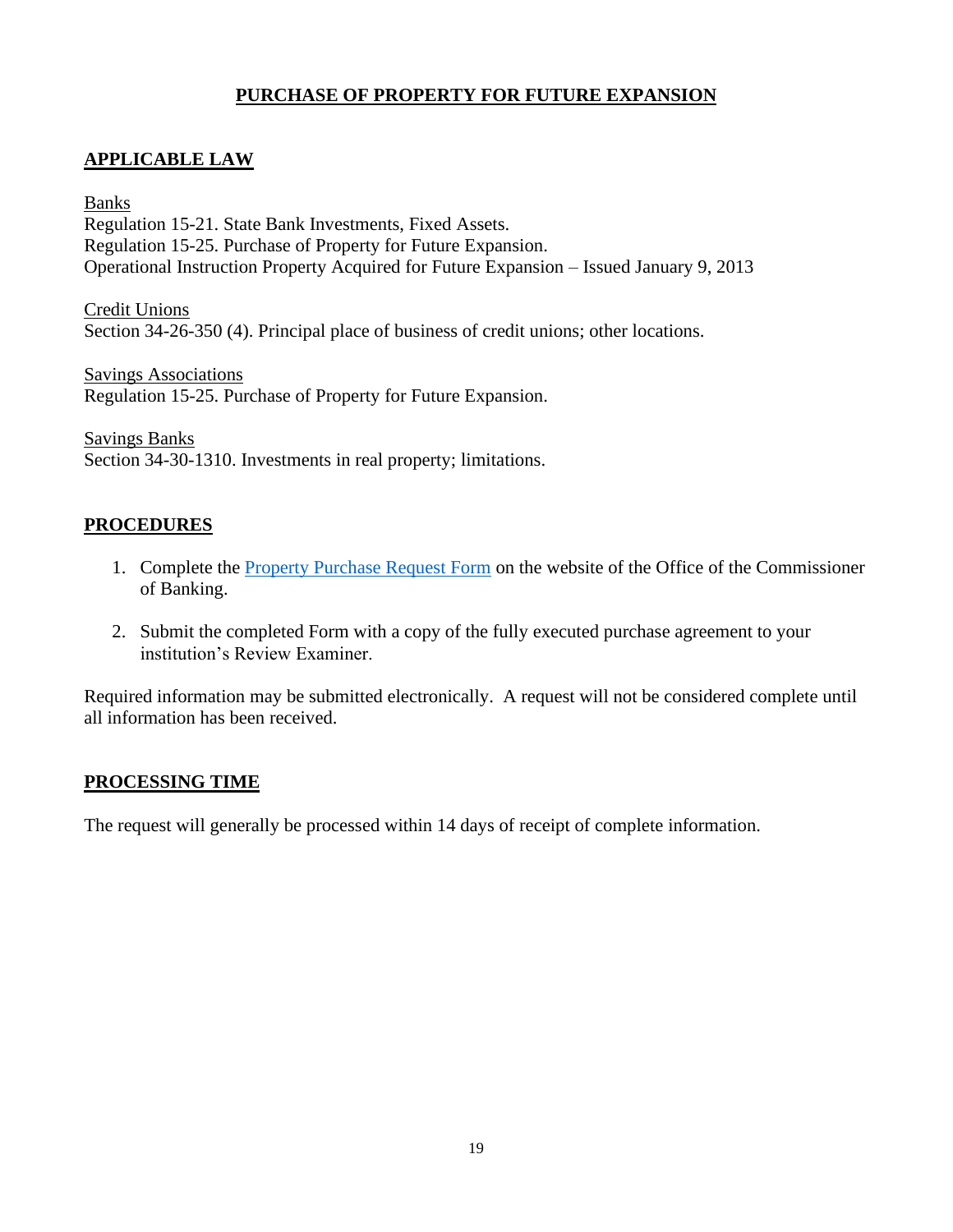## **NAME OF INSTITUTION/NAME CHANGE**

## <span id="page-22-1"></span><span id="page-22-0"></span>**APPLICABLE LAW**

Banks

Section 34-3-10. Use of "bank" or "banking" by others than banking institutions.

Credit Unions Section 34-26-340. Name requirements of credit unions.

Savings Banks Section 34-30-60. Prior charters; legal name, requirements; prohibited acts; injunctions.

Savings Associations Section 34-28-110. Name of an association.

It is the policy of the Office of the Commissioner of Banking to require that South Carolina statechartered banks, credit unions and savings banks provide the Commissioner of Banking with prior notification when a name change is planned.

Note: Savings Associations and Savings Banks should also refer to the requirements for Amendments to Articles and Bylaws section of this Applications Manual.

## **PROCEDURES**

At least 30 days prior to the name change, submit a letter to your institution's Review Examiner notifying (for banks, credit unions) or requesting approval (for savings associations) of the name change. The notification should include the effective date of the name change.

Savings Bank requests will be processed in accordance with the procedures for Amendments of Articles and Bylaws of this manual.

Required information may be submitted electronically. A notification or request will not be considered complete until all information has been submitted.

**PROCESSING TIME** (for state-chartered savings associations)

Complete requests will generally be presented at the next meeting of the Board of Financial Institutions, provided all required information is received at least 14 days prior to the meeting.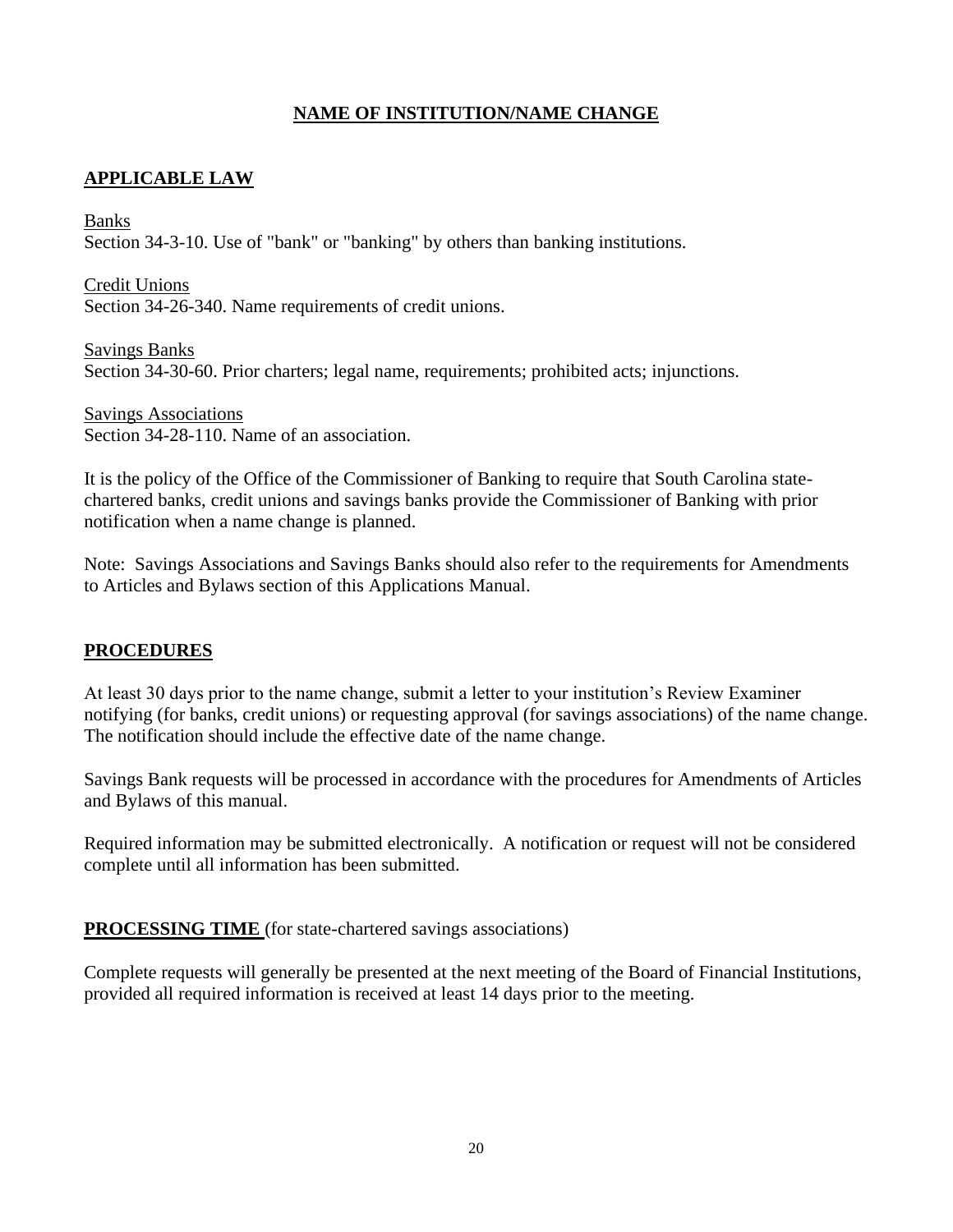## **AMENDMENTS OF ARTICLES AND BYLAWS**

## <span id="page-23-0"></span>**APPLICABLE LAW**

Banks Section 34-3-210 (8). General powers of banking corporation. Section 34-3-230. Directors may make and change bylaws.

Credit Unions Section 34-26-330. Amendment of articles of incorporation and bylaws.

Savings Associations Section 34-28-130. Articles of incorporation content; approval by Board; amendment. Section 34-28-140. Bylaws.

Savings Banks Section 34-30-150. Amendment of articles of incorporation; certification, submission, approval; quorum, voting requirement. Section 34-30-1020. Bylaws and amendments; certification; effective date; amendment.

#### **PROCEDURES**

Savings Associations:

- Board of Financial Institutions approval is required for amendments to the Articles of Incorporation.
	- o Submit the Articles and amendments certified by the appropriate corporate official to your institution's Review Examiner along with a letter explaining the reason for the amendment.

Credit Unions:

- Commissioner of Banking approval is required for amendments to Bylaws.
	- o Submit a document with the current section of the bylaws to be amended and the proposed amended section to your institution's Review Examiner. This document should have the signature of the appropriate credit union official and a signature line for the Commissioner of Banking.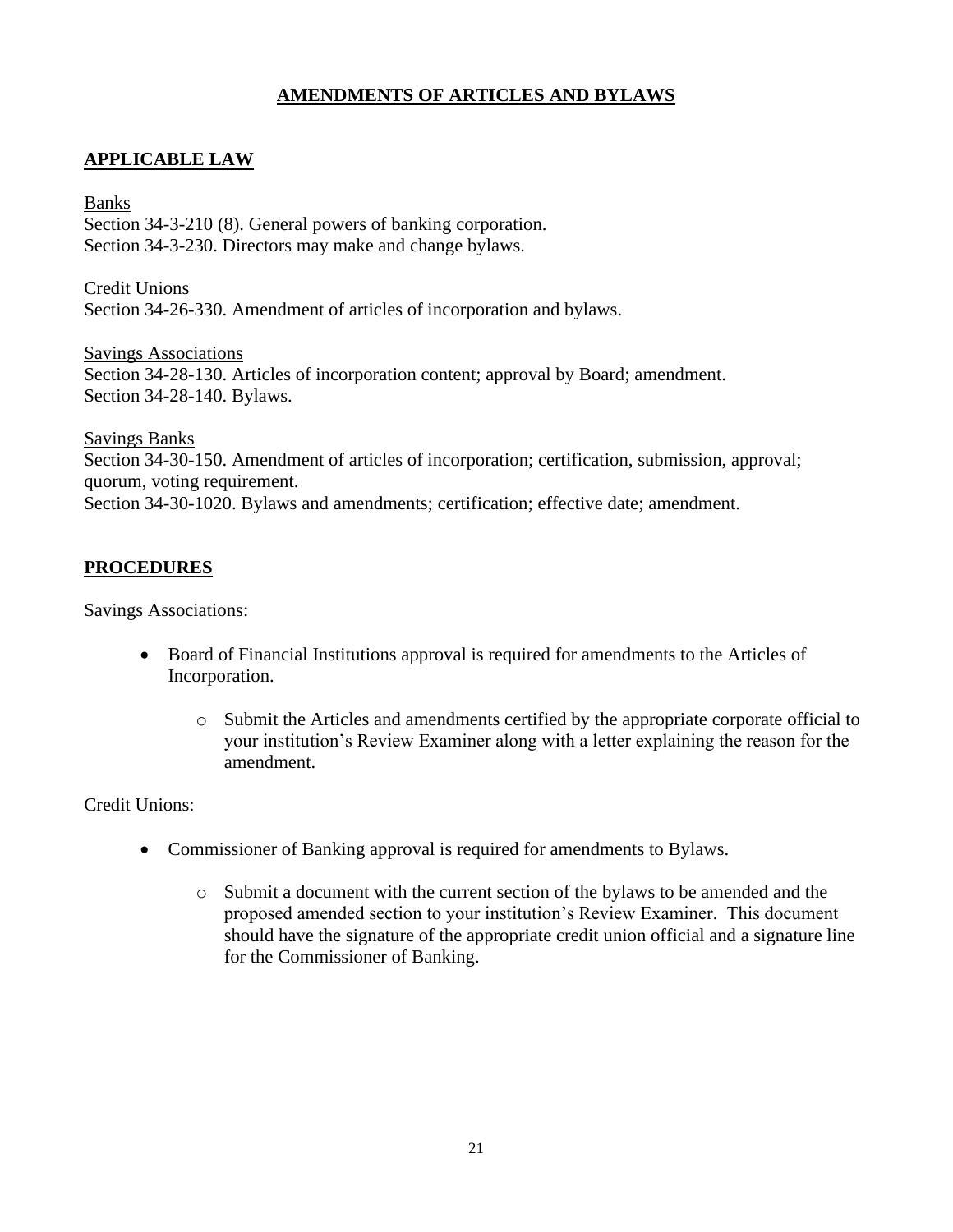Savings Banks:

- Board of Financial Institutions approval is required for amendments to Articles of Incorporation.
	- o Submit the Articles and amendments certified by the appropriate corporate official to your institution's Review Examiner along with a letter explaining the reason for the amendment.
- Amendments to Bylaws must be submitted to the Board of Financial Institutions at least 30 days before becoming effective.
	- o Submit the Bylaws and amendments certified by the appropriate corporate official to your institution's Review Examiner along with a letter explaining the reason for the amendment.

Required information may be submitted electronically. A request will not be considered complete until all information has been received.

**PROCESSING TIME** (for savings associations and savings banks)

For savings associations and savings banks, complete requests will generally be presented at the next meeting of the Board of Financial Institutions (Board), provided all required information is received at least 14 days prior to the meeting.

Savings bank bylaw amendment notifications will automatically become effective at the expiration of 30 days from date of receipt, unless earlier approved or rejected by the Board.

Credit union bylaw amendment requests will generally be processed within 14 days of receipt of complete information.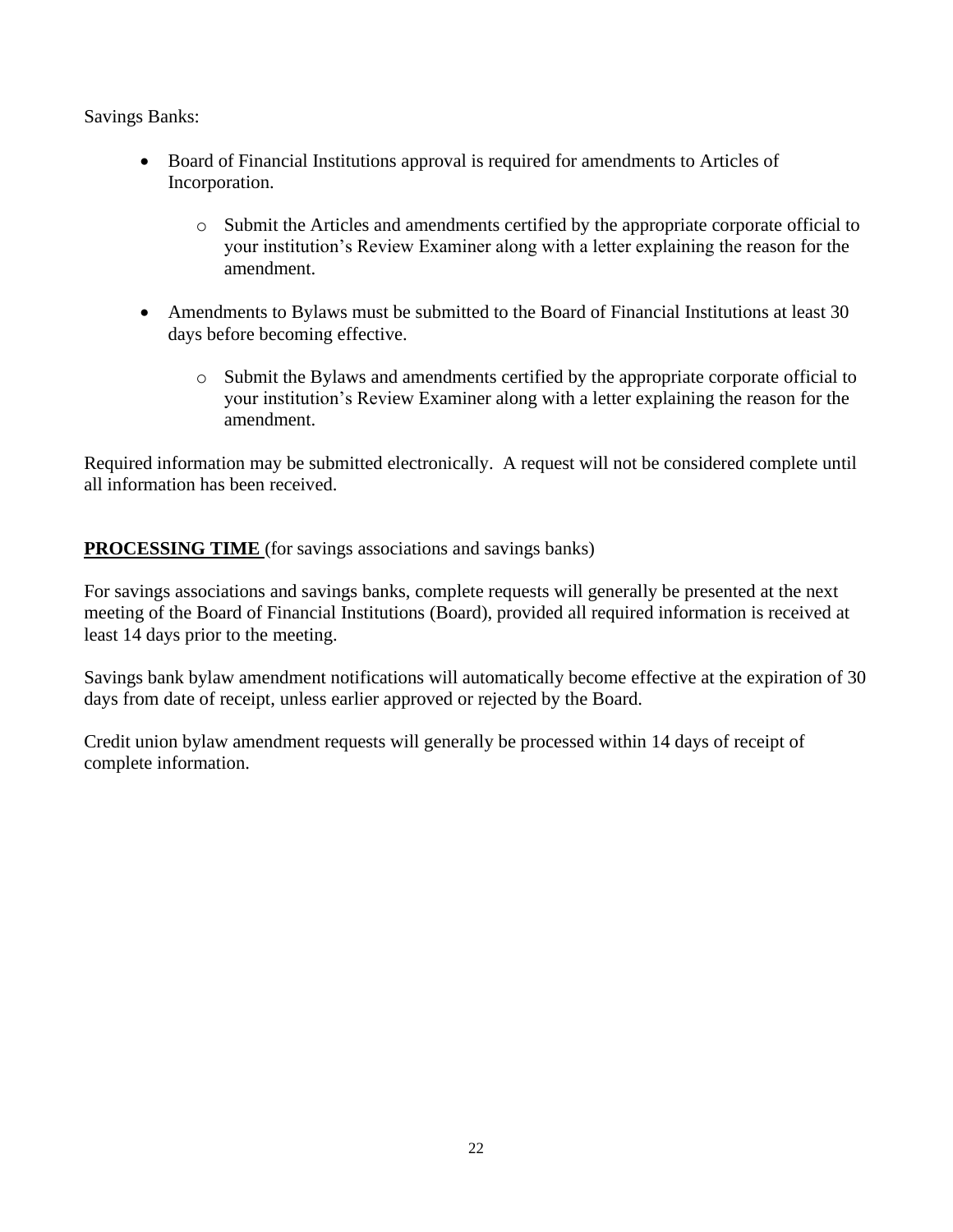## **MERGER**

## <span id="page-25-0"></span>**APPLICABLE LAW**

Banks

Section 34-3-850. Consolidation or merger of banks and trust companies.

Section 34-25-230. Merger resulting in South Carolina state bank; board approval.

Section 34-25-240. Merger resulting in out-of-state bank; board approval.

Section 34-25-310. Notice of transaction.

Section 34-30-360. Merger of stock state savings banks with banks or associations; merger plan; amendment; approval; vote.

Credit Unions Section 34-26-1210. Merger. Regulation 15-47. Merger Procedures for State Credit Unions.

Savings Associations

Section 34-28-230. Power to reorganize, merge or consolidate or sell assets out of the ordinary course of business.

Section 34-30-360. Merger of stock state savings banks with banks or associations; merger plan; amendment; approval; vote.

Regulation 15-22. Mergers, Savings and Loan Associations.

Savings Banks

Section 34-30-340. Merger or consolidation of state savings banks; procedure. Section 34-30-360. Merger of stock state savings banks with banks or associations; merger plan; amendment; approval; vote.

## **PROCEDURES**

## Banks, Savings Associations and Savings Banks

- 1. Complete the FDIC Interagency Bank Merger Act Application.
- 2. Submit the Application, along with the items listed below, to your institution's Review Examiner:
	- a. Board resolutions approving merger;
	- b. Pro forma bank balance sheets and capital ratios;
	- c. List of additional branches to be operated;
	- d. List of any branches to be closed due to the merger; and
	- e. List of directors and officers pre- and post-merger.

Required information may be submitted electronically. An application will not be considered complete until all information has been received.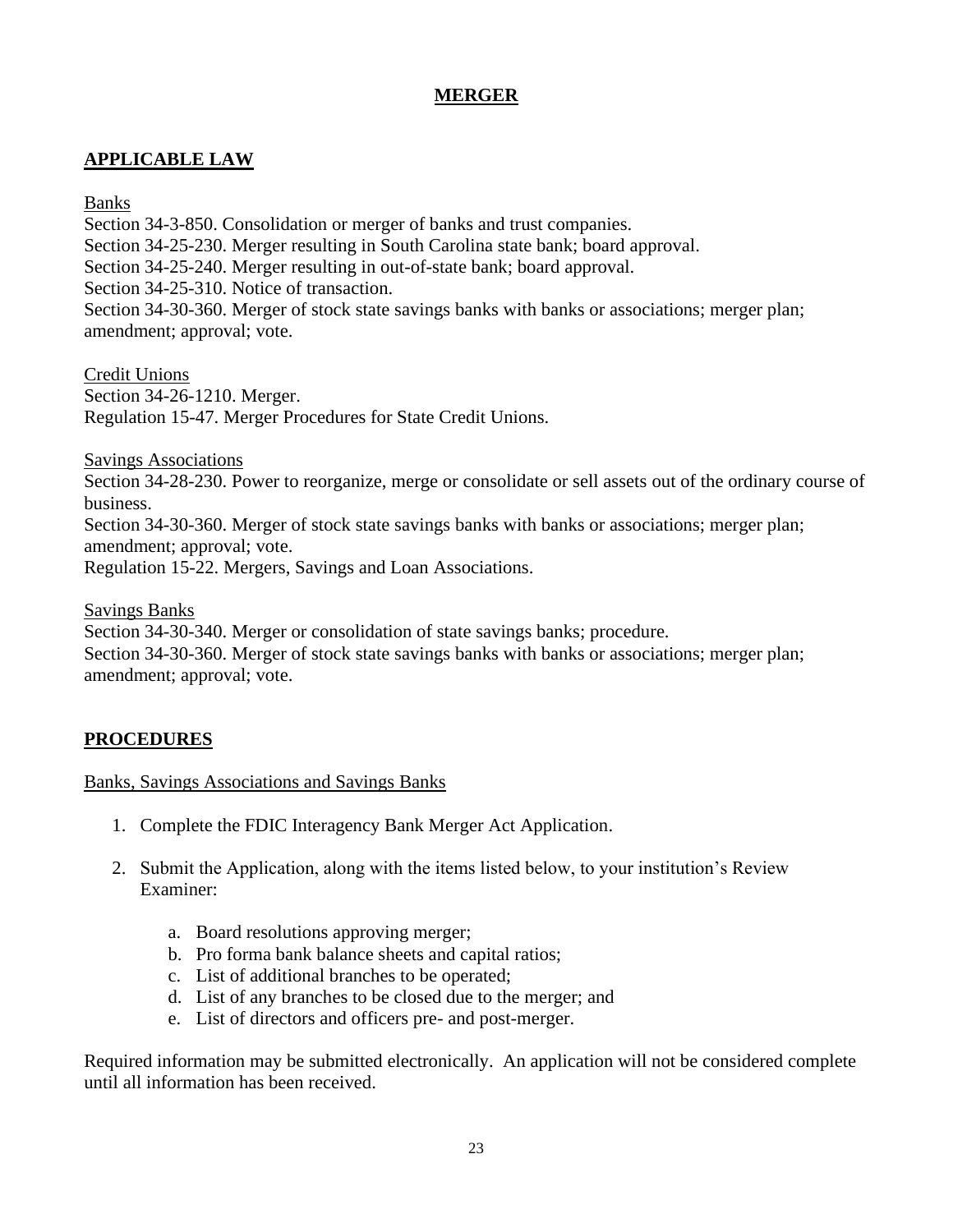## **PROCESSING TIME**

Complete applications will generally be presented at the next meeting of the Board of Financial Institutions, provided all required information is received at least 14 days prior to the meeting.

#### Credit Unions – State Chartered Credit Union is Surviving Credit Union

- 1. Prepare a Merger Plan in accordance with Regulation 15-47 (IV) of the Board of Financial Institutions.
- 2. Upon approval of the Merger Plan by a majority of the members of the Board of Directors of the credit unions, submit the following information to your institution's Review Examiner:
	- a. The Merger Plan;
	- b. Resolution of the Board of Directors;
	- c. Proposed Merger Agreement;
	- d. Notice of proposed merger to members of both the merging and continuing credit unions (prepared in accordance with Regulation 15-47 (VI (a) (2)) of the Board of Financial Institutions);
	- e. Copy of the form of ballot to be sent to the members of both the merging and continuing credit unions;
	- f. List of additional branches to be operated;
	- g. List of any branches to be closed due to the merger;
	- h. Fields of membership for both the merging and continuing credit unions; and
	- i. List of directors and officers pre- and post-merger.
- 3. After approval of the merger proposal by the Board of Financial Institutions, certification of affirmative vote of a majority of the members of the merging and continuing credit unions who vote on the proposal shall be sent to the Commissioner of Banking (condition of approval).

Required information may be submitted electronically. An application will not be considered complete until all information has been received.

## **PROCESSING TIME**

Complete applications will generally be presented at the next meeting of the Board of Financial Institutions, provided all required information is received at least 14 days prior to the meeting.

#### Credit Unions – Federally Chartered Credit Union is Surviving Credit Union

- 1. Upon approval of the Merger Plan by a majority of the members of the Board of Directors of the credit unions, submit the following information to the Commissioner of Banking:
	- a. The Merger Plan;
	- b. Resolution of the Board of Directors;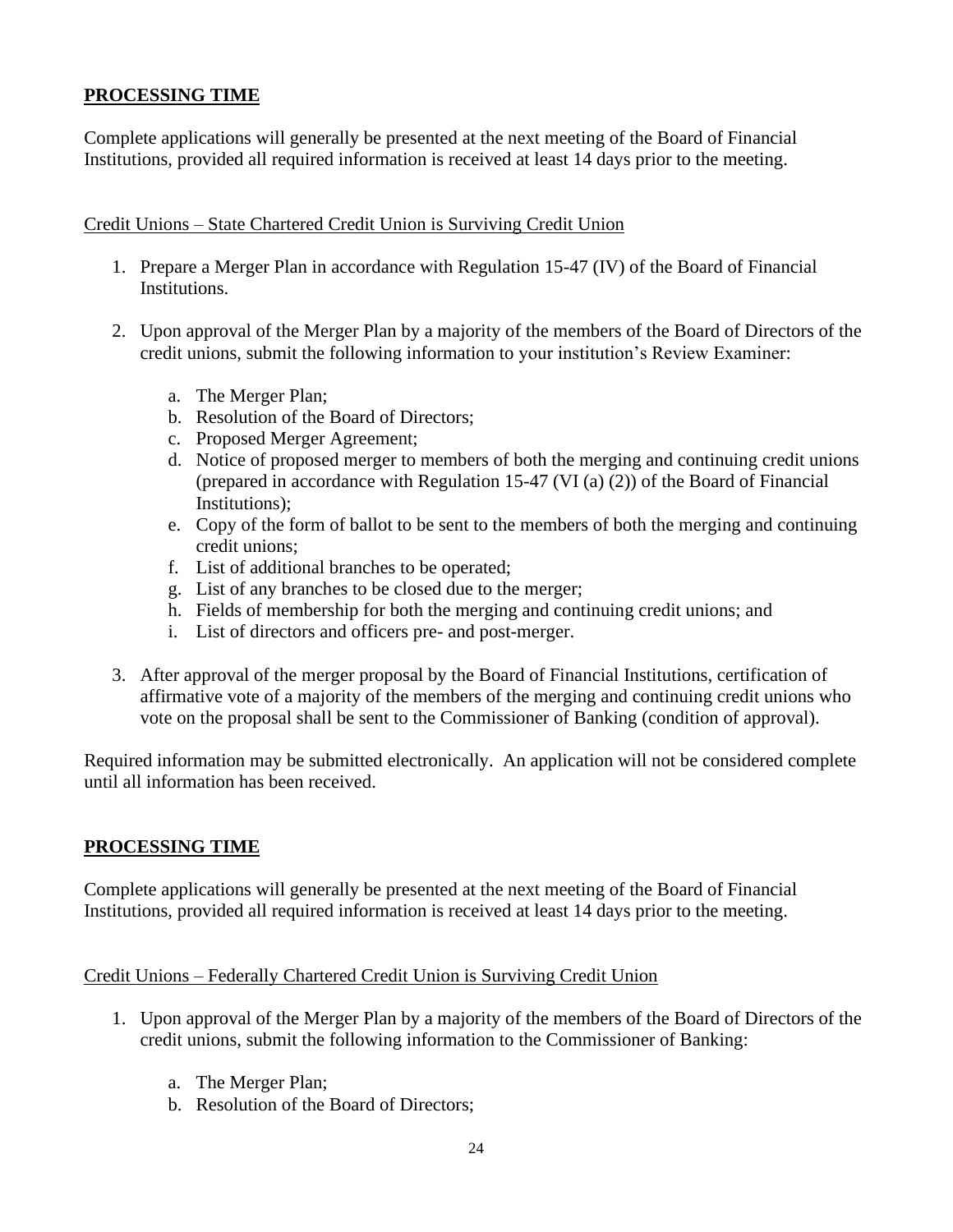- c. Proposed Merger Agreement;
- d. Notice of proposed merger to members of the merging credit union (prepared in accordance with Regulation 15-47 (VI (a) (2)) of the Board of Financial Institutions);
- e. Copy of the form of ballot to be sent to the members of the merging credit union;
- f. List of additional branches to be operated;
- g. Fields of membership of both the merging and continuing credit unions; and
- h. List of any branches to be closed due to the merger.
- 2. After approval of the merger proposal by the Board of Financial Institutions, certification of affirmative vote of a majority of the members of the merging and continuing credit unions who vote on the proposal shall be sent to the Commissioner of Banking (condition of approval).

Required information may be submitted electronically. An application will not be considered complete until all information has been received.

## **PROCESSING TIME**

Complete applications will generally be presented at the next meeting of the Board of Financial Institutions, provided all required information is received at least 14 days prior to the meeting.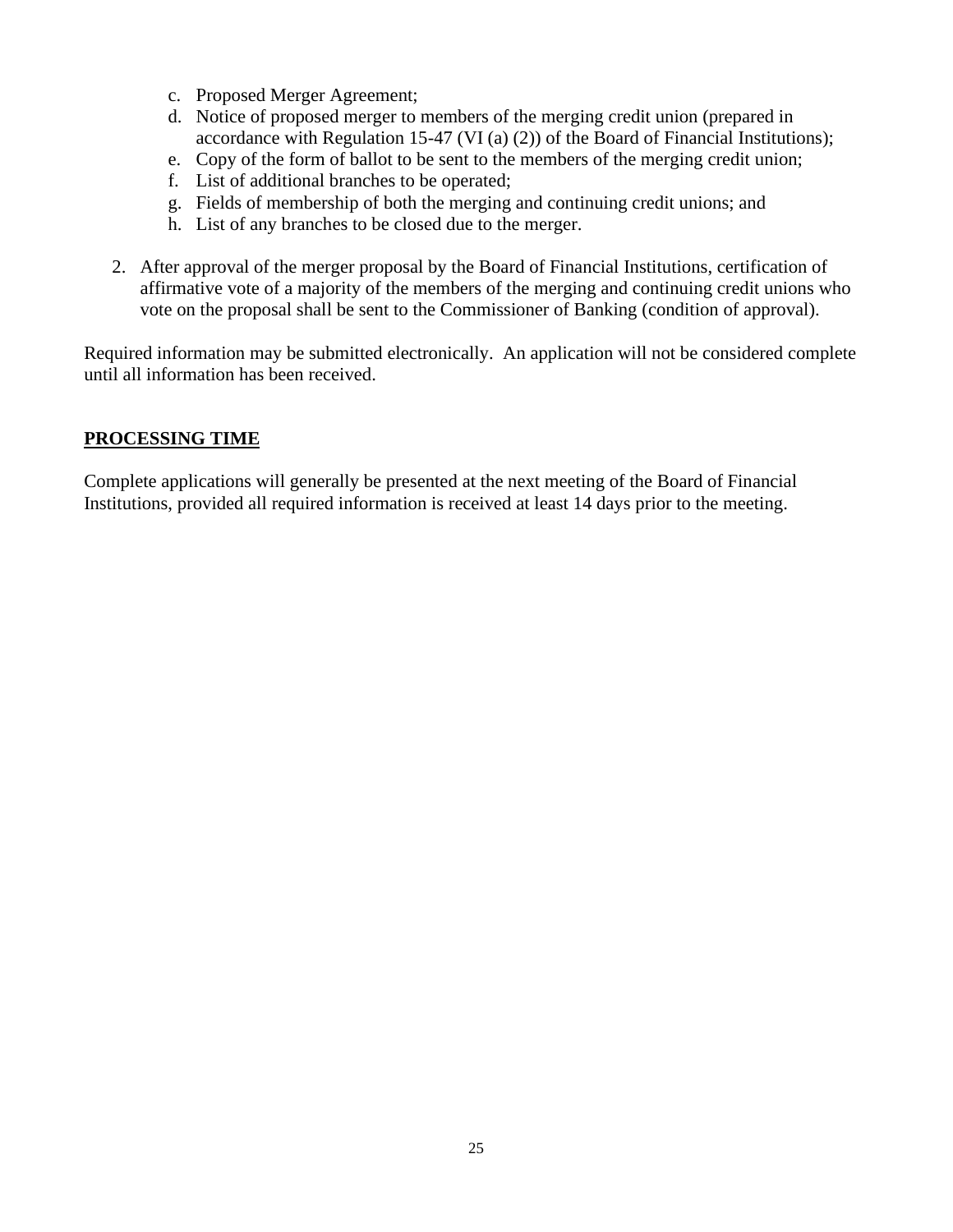## **CHANGE OF CONTROL OR CAPITAL STRUCTURE**

## <span id="page-28-0"></span>**APPLICABLE LAW**

Section 34-25-10. Definitions. Section 34-25-30. Board approval. 12 U.S. C. § 1841 – Definitions.

#### **PROCEDURES**

- 1. Determine whether the change in control or capital structure meets the definitions above concerning the acquisition of a company that requires the approval of the Board of Financial Institutions.
- 2. If it does, follow the procedures for Acquisition of South Carolina Holding Company, Bank or Savings Association.
- 3. If it does not, no application is required.

#### **PROCESSING TIME**

Complete applications will generally be presented at the next meeting of the Board of Financial Institutions, provided all required information is received at least 14 days prior to the meeting.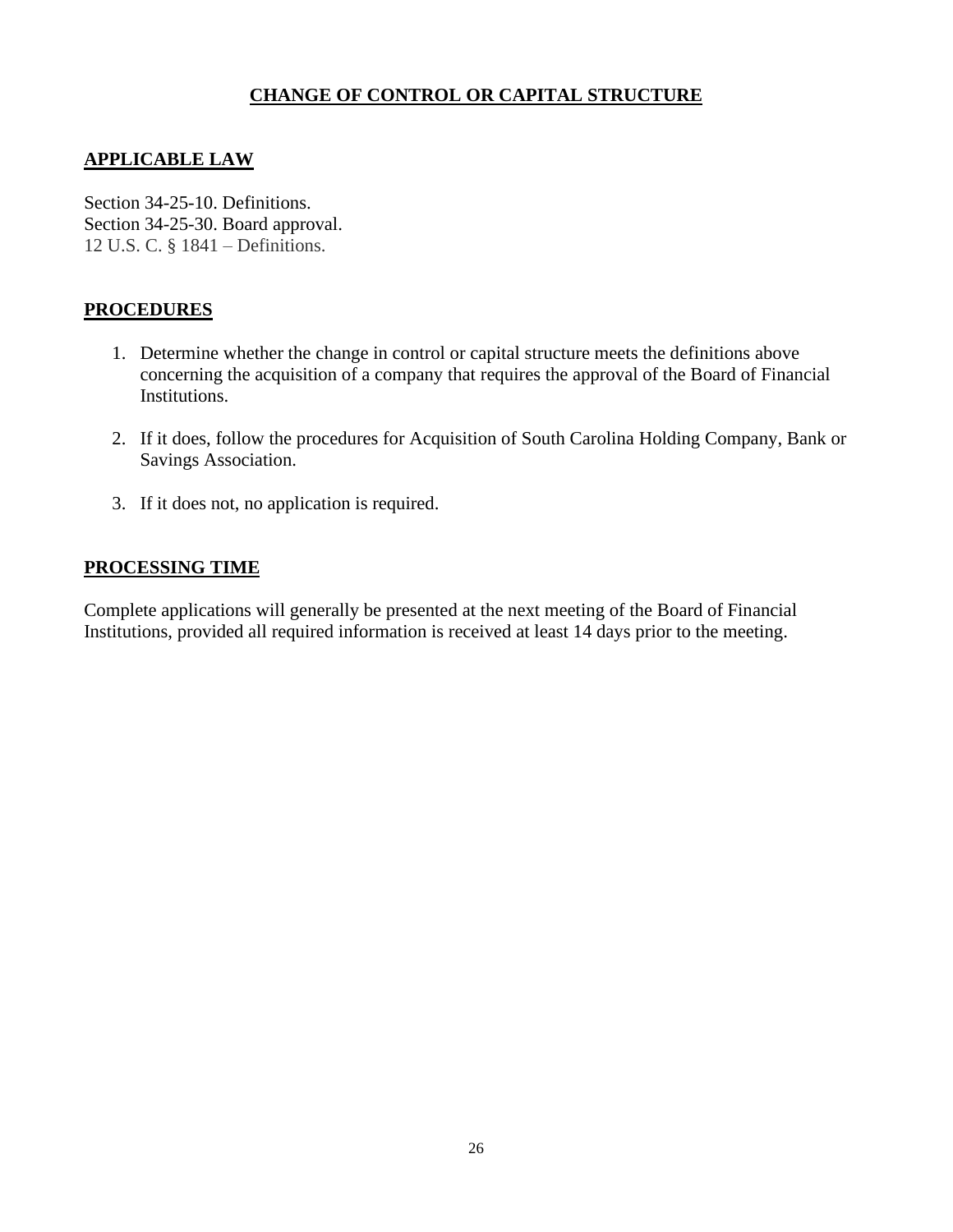## **SUBSIDIARIES**

## <span id="page-29-0"></span>**APPLICABLE LAW**

**Banks** 

Operational Instruction Investment in Subsidiaries – Issued February 1, 2006.

#### **PROCEDURES**

- 1. Submit a notification letter to your institution's Review Examiner that a subsidiary of the bank is to be established or closed. Include the following in the letter:
	- a. Name and location of the subsidiary; and
	- b. (For establishing only) Purpose of/activities to be conducted at the subsidiary.

Required information may be submitted electronically. A notification will not be considered complete until all information has been received.

#### **PROCESSING TIME**

Notifications must be received at least 30 days prior to establishing or closing the subsidiary.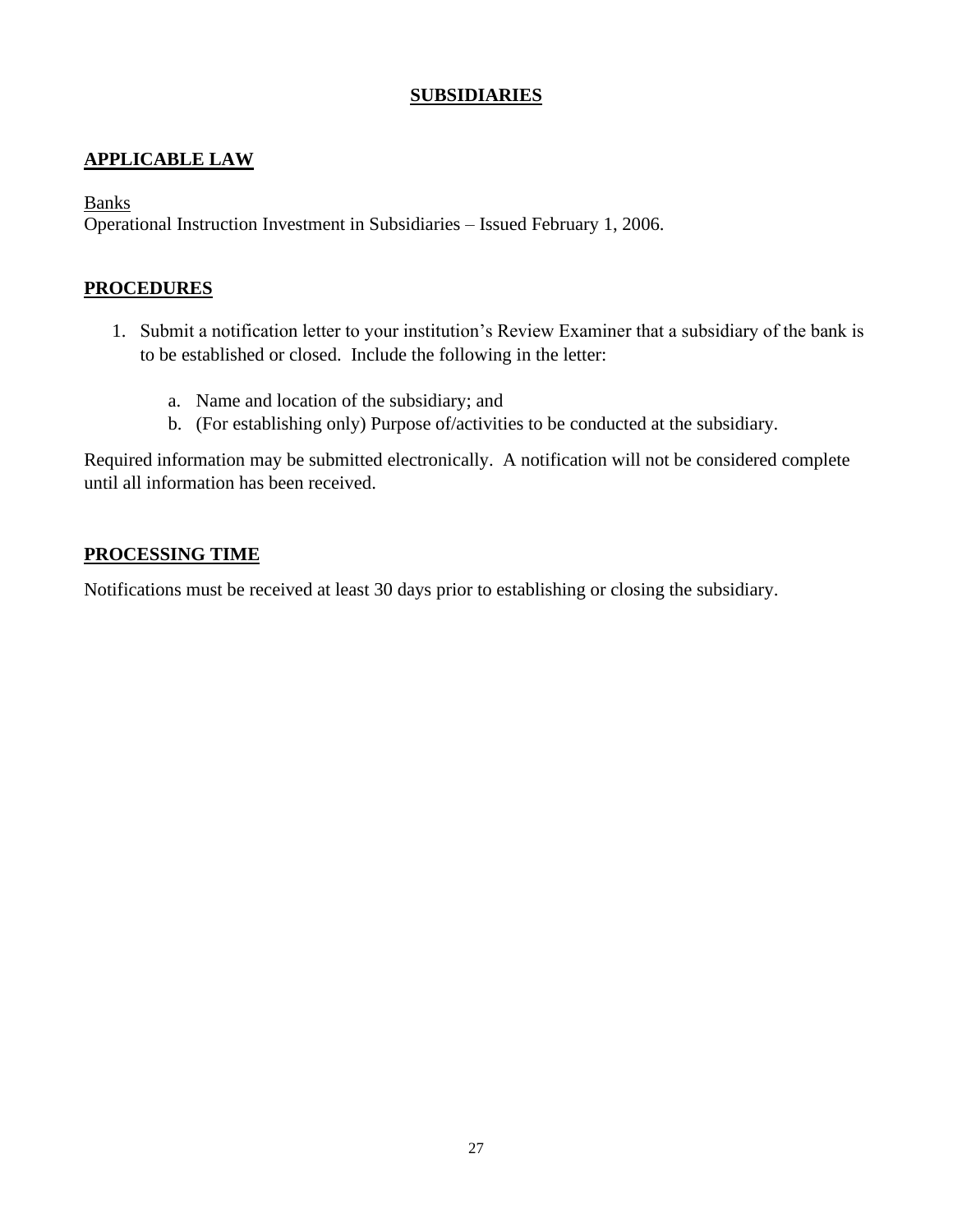## **ISSUANCE OF STOCK**

## <span id="page-30-1"></span><span id="page-30-0"></span>**APPLICABLE LAW**

#### Banks

Section 34-9-10. Amount of capital stock to be paid in cash Section 34-9-80. Issuance of preferred stock.

#### **PROCEDURES**

Submit a letter to your institution's Review Examiner requesting approval to issue stock. Include the following in the letter:

- a. Number of authorized shares;
- b. Current number of shares issued;
- c. Number of shares to be issued;
- d. Type of stock; and
- e. Par value of stock.

Required documents may be submitted electronically. An application will not be considered complete until all documents have been received.

#### **PROCESSING TIME**

Complete applications to issue capital stock will generally be presented at the next meeting of the Board of Financial Institutions, provided all required information is received at least 14 days prior to the meeting. Requests to issue preferred stock will generally be processed within 14 days of receipt of complete information.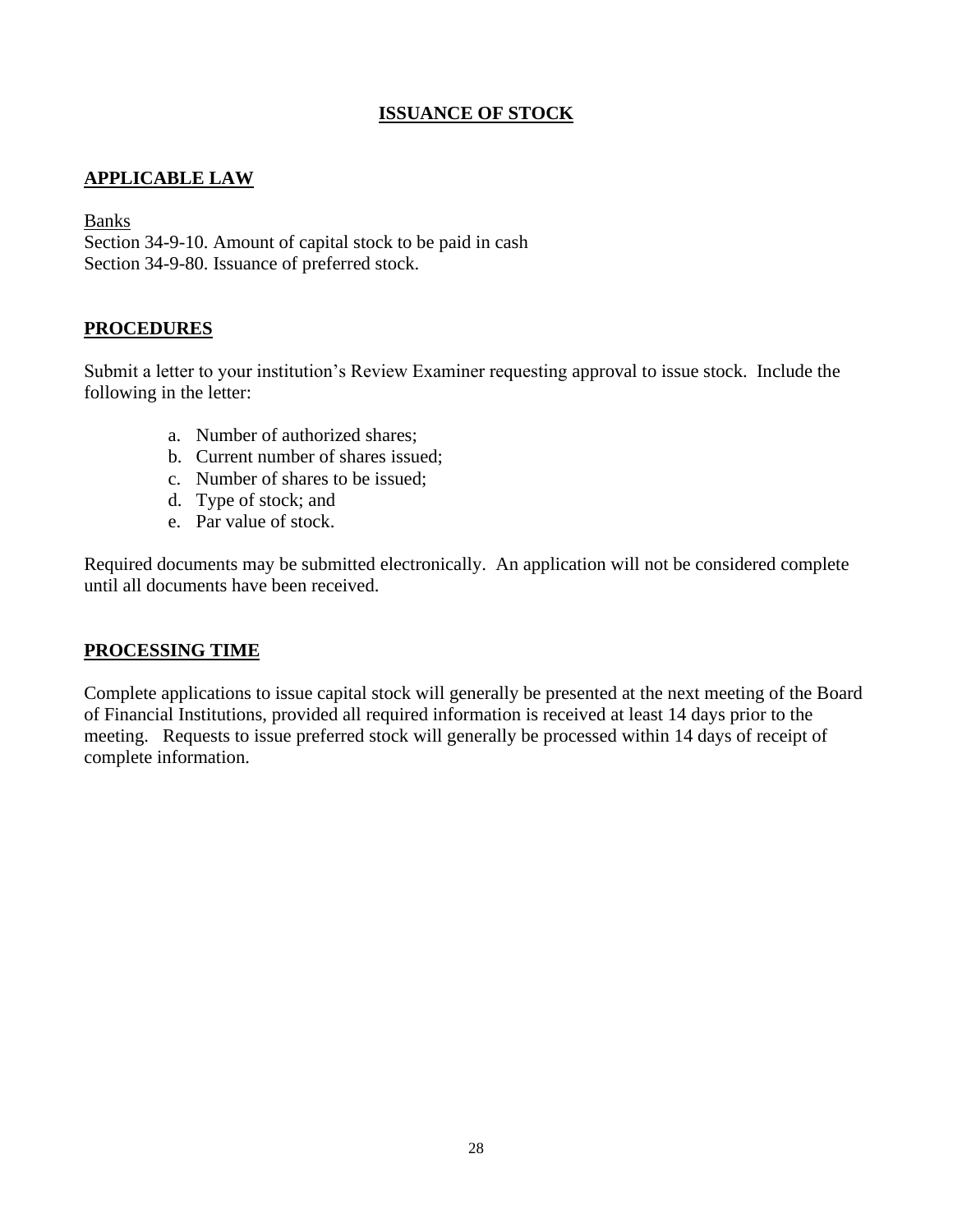## **ISSUANCE OF SUBORDINATED DEBT**

## <span id="page-31-0"></span>**APPLICABLE LAW**

#### **Banks**

Section 34-9-100. Issuance of capital notes or debentures.

#### Savings Banks

Section 34-30-1440. Authorized actions of state savings banks; issuance of capital notes, bonds, debentures, or other obligations or securities.

## **PROCEDURES**

Submit a letter to your institution's Review Examiner requesting approval to issue subordinated debt. Include the following in the letter:

- a. Amount of the debt; and
- b. Terms of the debt (interest rate, length, etc.).

Required information may be submitted electronically. A request will not be considered complete until all information has been received.

## **PROCESSING TIME**

The request will generally be processed within 14 days of receipt of complete information.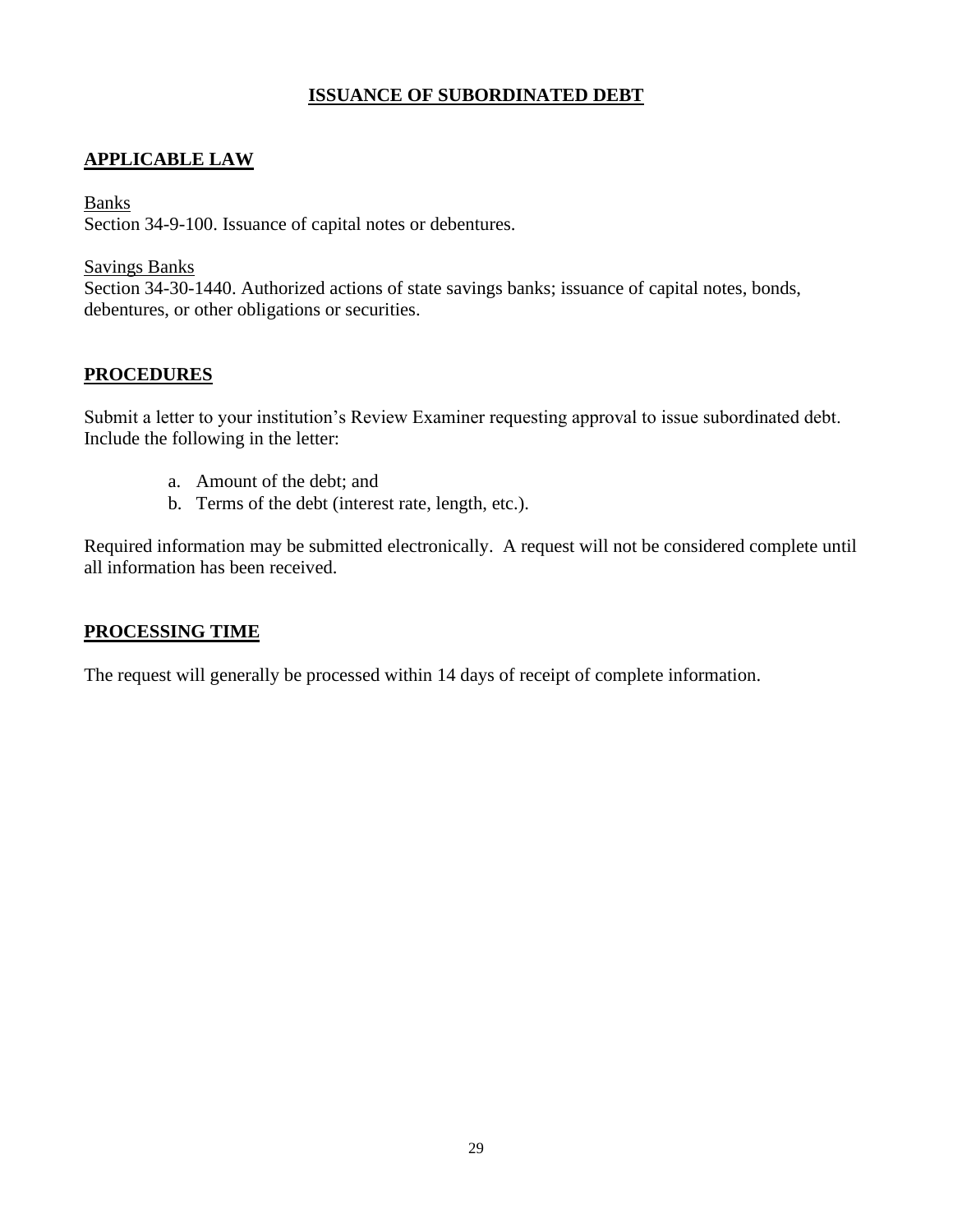## **DIVIDENDS**

## <span id="page-32-0"></span>**APPLICABLE LAW**

Banks Regulation 15-4. State Bank Dividends. Regulation 15-28. Income and Expense Statements Re Dividends. Operational Instruction Cash Dividends – Issued October 6, 1999

Credit Unions Section 34-26-710. Dividends. Policy Statement Concerning Payment of Dividends by State-Chartered Credit Unions Pursuant to Section 34-26-710(1) – Issued August 5, 2020

## **PROCEDURES**

If circumstances require prior approval to pay a dividend, submit a letter to your institution's Review Examiner addressing the following:

- a. Amount of the dividend;
- b. Purpose of the dividend;
- c. Year-to-date and projected year-end net income; and
- d. Post-dividend Tier 1 Capital ratio (banks) or Net Worth/Total Assets ratio (credit unions).

Required information may be submitted electronically. A request will not be considered complete until all information has been received.

For credit unions, if a dividend is to be paid from Undivided Earnings and circumstances do not require prior approval to pay the dividend, as described in the above policy statement, a letter should be submitted to your institution's Review Examiner within 30 days of paying the dividend addressing the following:

- a. Amount of the dividend;
- b. The date the dividend was paid; and
- c. Certification that the credit union met the following requirements of the above policy statement at the time the dividend was paid:
	- i. The Net Worth ratio is above 8%;
	- ii. The Capital component rating at the most recent examination is 1 or 2; and
	- iii. The credit union has adequately provided for a provision for loan losses.

#### **PROCESSING TIME**

Complete requests (for banks, savings banks, and savings associations) will generally be presented at the next meeting of the Board of Financial Institutions, provided all required information is received at least 14 days prior to the meeting. Requests from credit unions that require prior approval of the Commissioner of Banking will generally be processed within 14 days of receipt of complete information.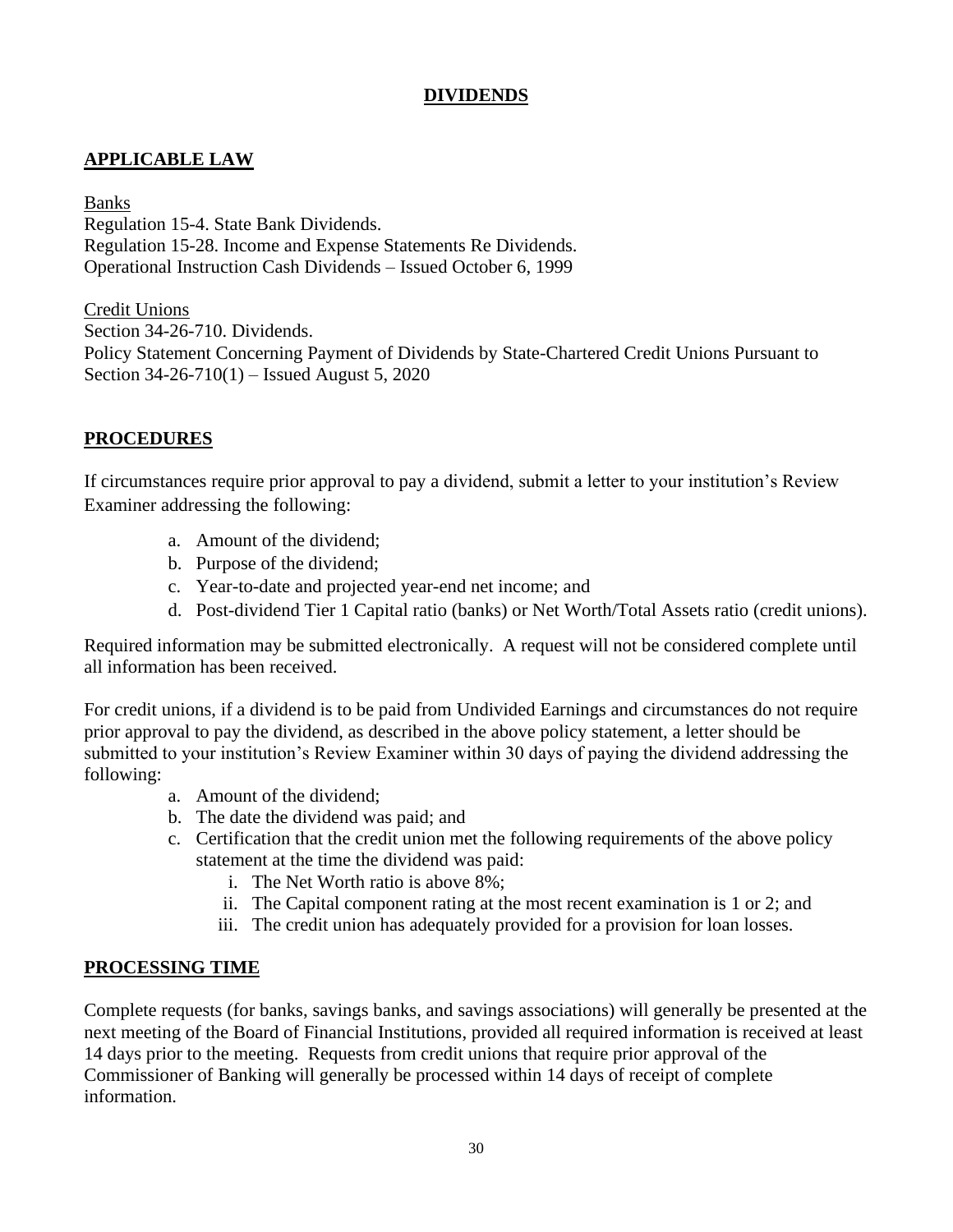## **STOCK REPURCHASE PROGRAMS**

## <span id="page-33-0"></span>**APPLICABLE LAW**

Banks

Operational Instruction Stock Repurchase Programs – Issued October 3, 2018. Title 12 U.S.C. § 59. Reduction of capital. Title 12 C.F.R. § 7.2020. Acquisition and holding of shares as treasury stock.

## **PROCEDURES**

Submit a letter to your institution's Review Examiner requesting approval to establish a stock repurchase program. Include the following information in the letter:

- a. The corporate purpose for the stock repurchase program;
- b. The duration of the program;
- c. The number of shares authorized for repurchase under the proposed program;
- d. The purchase price range of repurchases;
- e. Evidence of approval of the stock repurchase program by shareholders owning at least two thirds of the shares of each voting class of the bank's outstanding stock; and
- f. Any other relevant information.

Required information may be submitted electronically. A request will not be considered complete until all information has been received.

## **PROCESSING TIME**

Complete requests will generally be presented at the next meeting of the Board of Financial Institutions, provided all required information is received at least 14 days prior to the meeting.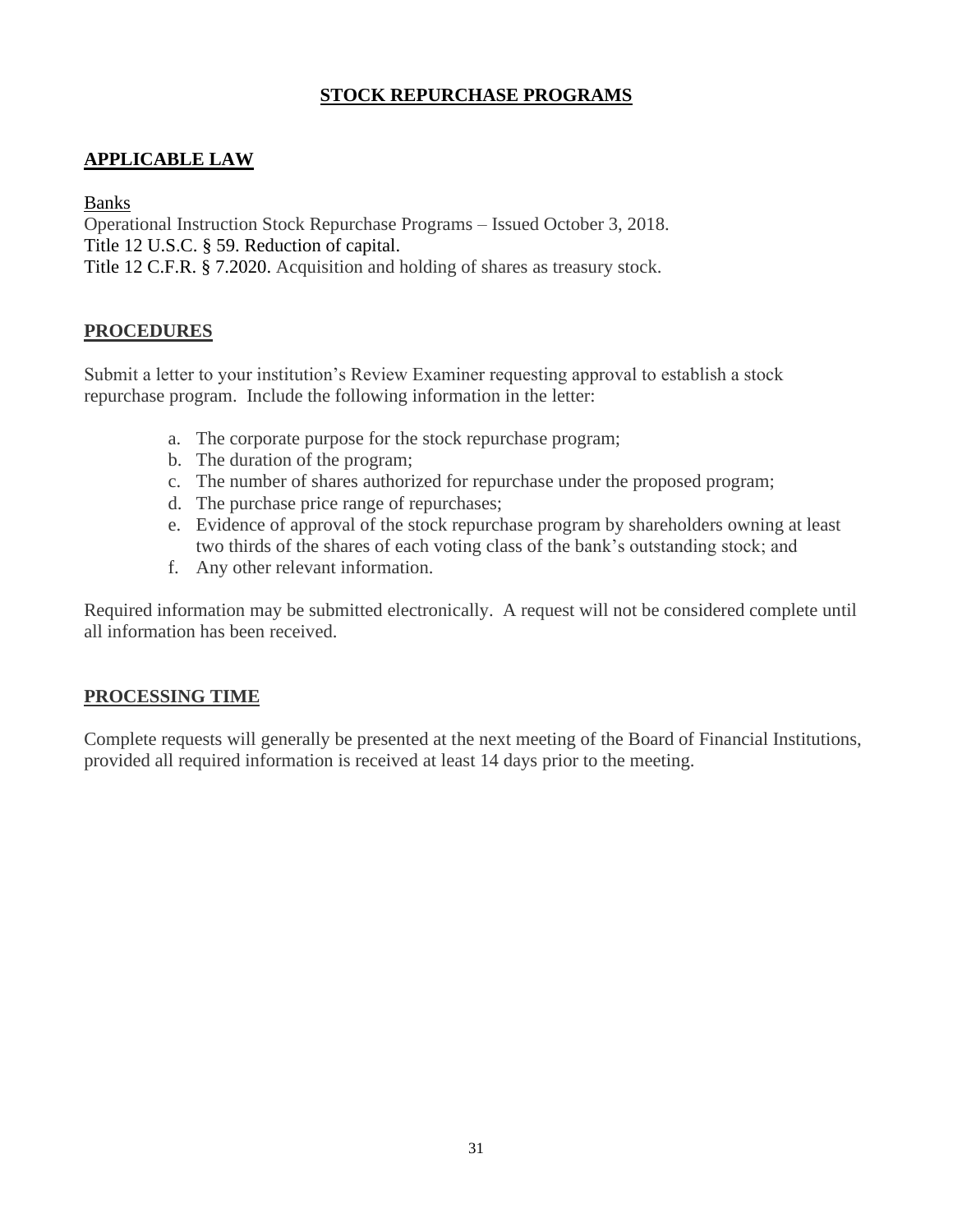## **ADDITIONS TO CREDIT UNION MEMBERSHIP**

## <span id="page-34-1"></span><span id="page-34-0"></span>**APPLICABLE LAW**

Credit Unions Section 34-26-500. Requirements of membership; eligible groups; requirement of board approval. Section 34-26-420. Powers incidental to purpose of credit union; limitations. Regulation 15-52. Increase in Field of Membership. Operational Instruction Credit Union Field of Membership – Issued October 7, 1998. Operational Instruction Credit Union Field of Membership – Issued February 8, 2000. Operational Instruction Credit Union Field of Membership – Issued September 7, 2016.

## **PROCEDURES**

#### Occupation and Association Groups Over 250 Potential Members

- 1. Submit a letter to your institution's Review Examiner requesting approval to add an occupation or association group to its field of membership. Include the following in the letter:
	- a. Name of group or association; and
	- b. Number of potential members.
- 2. Provide a document showing the current section of the bylaws to be amended and the proposed amended section. This document should have the signature of the appropriate credit union official and a signature line for the Commissioner of Banking.

## Community Field of Membership

- 1. Submit a letter to your institution's Review Examiner requesting approval to convert to a community field of membership or to expand the existing community field of membership. Include the following with the letter:
	- a. Documentation describing how the area meets standards for community interaction or common interests and clearly defining the geographic boundaries of the proposed service area;
	- b. Documentation establishing the area as a well-defined local neighborhood, community, rural district, or business district; and
	- c. Current financial statements and a plan showing how the credit union intends to market its products and services to the entire community.
- 2. Provide a document showing the current section of the bylaws to be amended and the proposed amended section. This document should have the signature of the appropriate credit union official and a signature line for the Commissioner of Banking.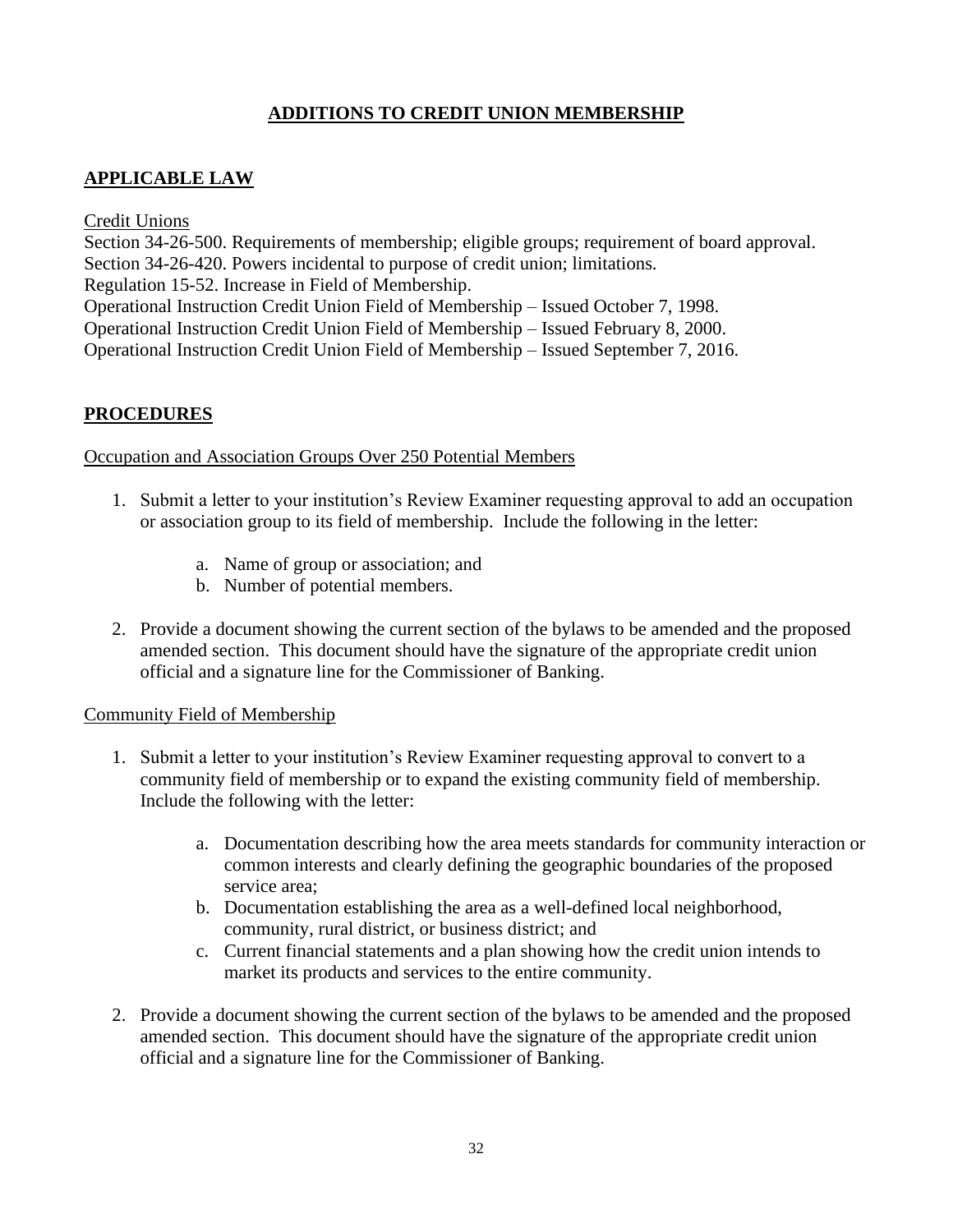Note: Once a credit union has been granted a community field of membership, it may not add additional occupation or association groups that are outside its community.

#### Underserved Area

- 1. Submit a letter to your institution's Review Examiner the requesting approval to serve an underserved area. Include the following with the letter:
	- a. Documentation establishing that the community meets the definition of an investment area; and
	- b. Current financial statements and a business plan showing how the credit union intends to serve the community. The business plan must identify the credit and depository needs of the community and detail how the credit union plans to serve those needs.
- 2. Provide a document showing the current section of the bylaws to be amended and the proposed amended section. This document should have the signature of the appropriate credit union official and a signature line for the Commissioner of Banking.

Note: Credit unions with a community field of membership may not add underserved areas.

Applications will not be considered complete until all documents have been received.

## **PROCESSING TIME**

Complete requests will generally be presented at the next meeting of the Board of Financial Institutions, provided all required information is received at least 14 days prior to the meeting.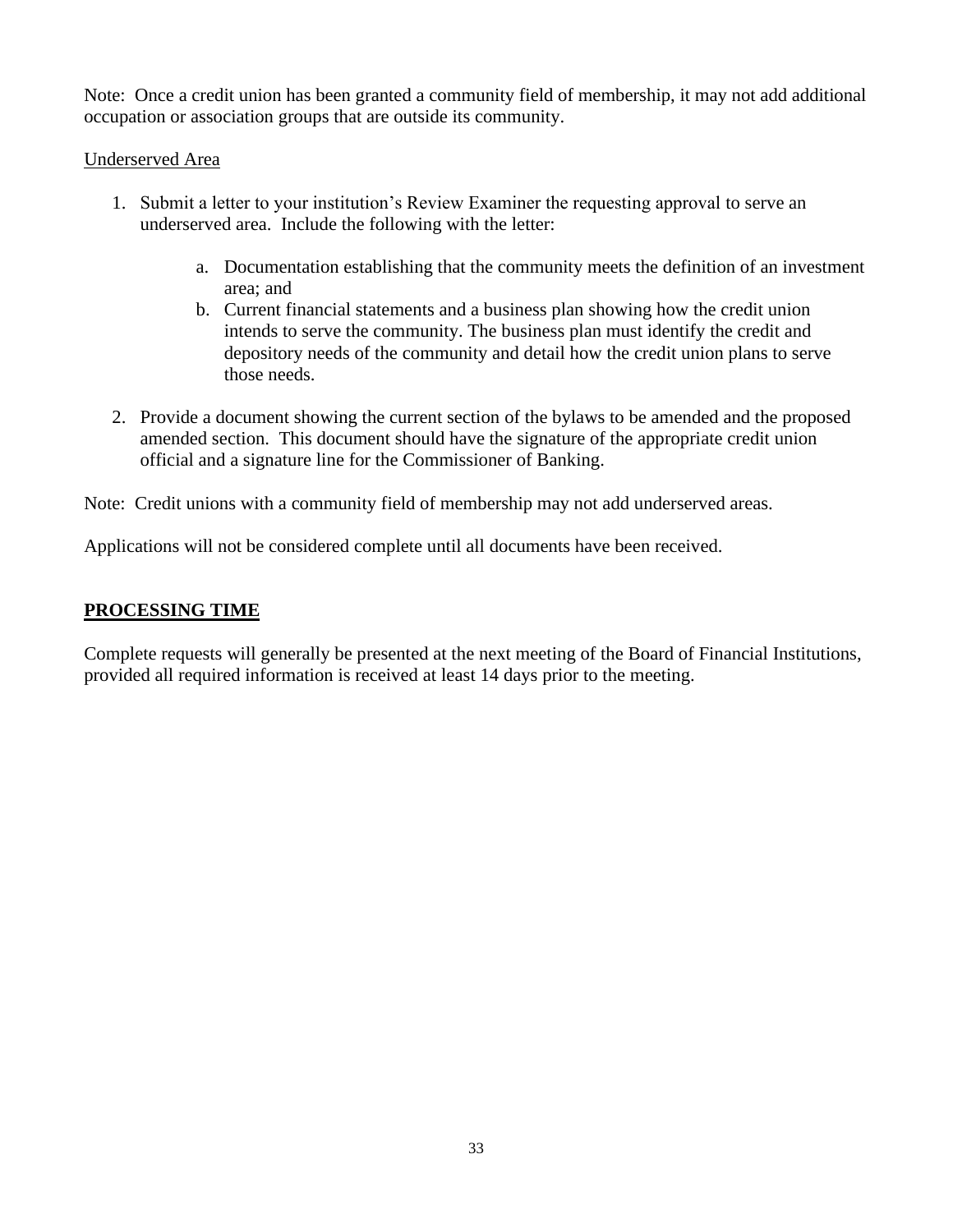## **SALE OF NON-DEPOSIT INVESTMENT PRODUCTS**

## <span id="page-36-0"></span>**APPLICABLE LAW**

Operational Instruction Non-Deposit Investment Products – Issued October 6, 1999.

It is the policy of the Office of the Commissioner of Banking to require that South Carolina statechartered banks, credit unions, savings associations and savings banks provide the Commissioner of Banking with prior notification when the institution plans to offer or to cease offering the brokerage of stocks, bonds, mutual funds and the sale of annuities, life, health, property and casualty insurance, as agent, directly or through a subsidiary corporation.

#### **PROCEDURES**

Not less than 30 days prior to the event, submit a letter of notification to your institution's Review Examiner. For notifications that these products will be offered, state in the letter that the institution will comply with all conditions in the referenced Operational Instruction.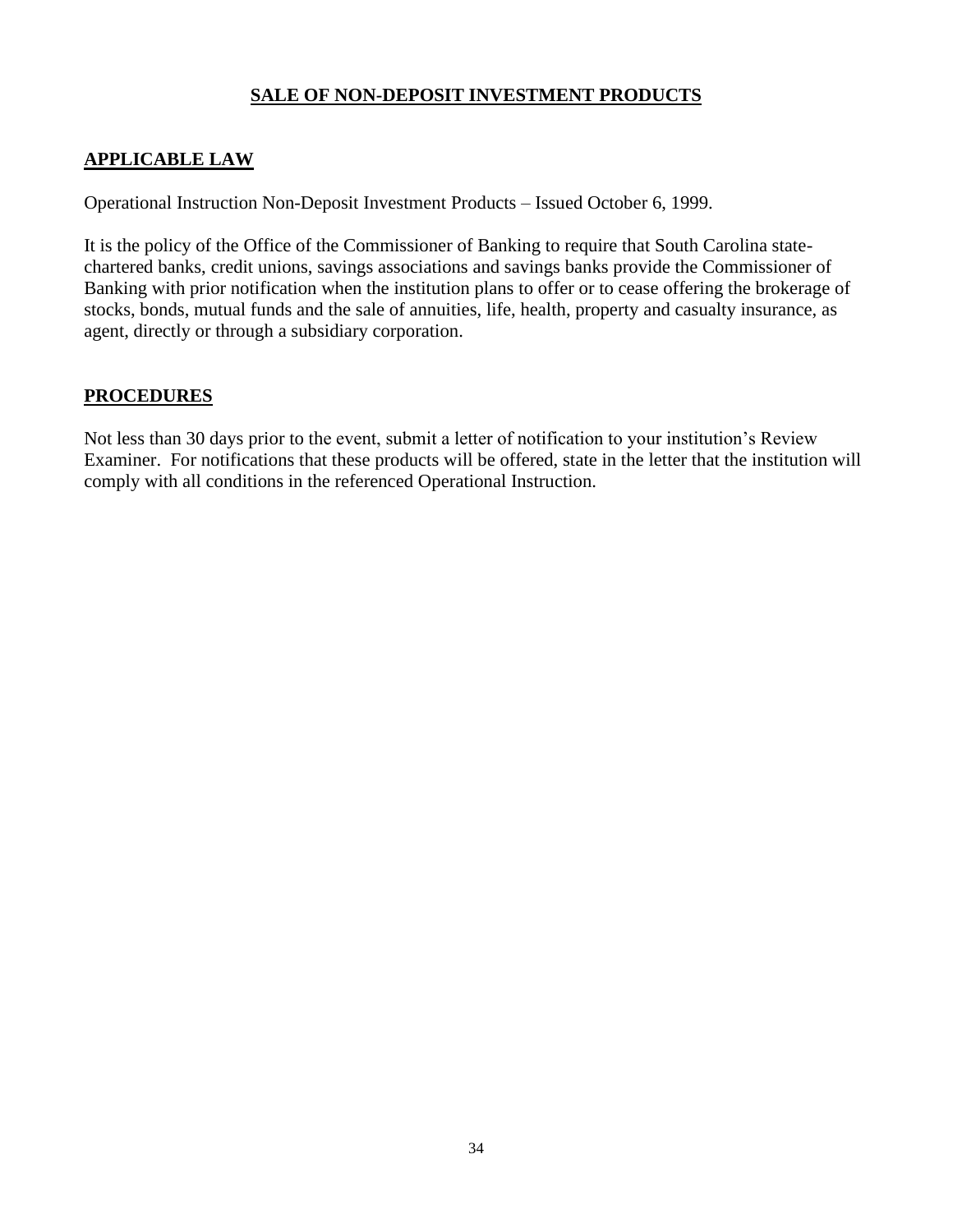## **OTHER REAL ESTATE TIME EXTENSION**

## <span id="page-37-0"></span>**APPLICABLE LAW**

#### **Banks**

Regulation 15-26. Disposition of Real Property of Banks.

#### **PROCEDURES**

- 1. Complete the [Other Real Estate Extension of Time Request](https://banking.sc.gov/sites/default/files/Documents/Forms/ap%20and%20form/ORE%20Extension.pdf) form on the website of the Office of the Commissioner of Banking.
- 2. Submit the completed request to your institution's Review Examiner.

Required documents may be submitted electronically. A request will not be considered complete until all information has been received.

## **PROCESSING TIME**

The request will generally be processed within 14 days of receipt of complete information.